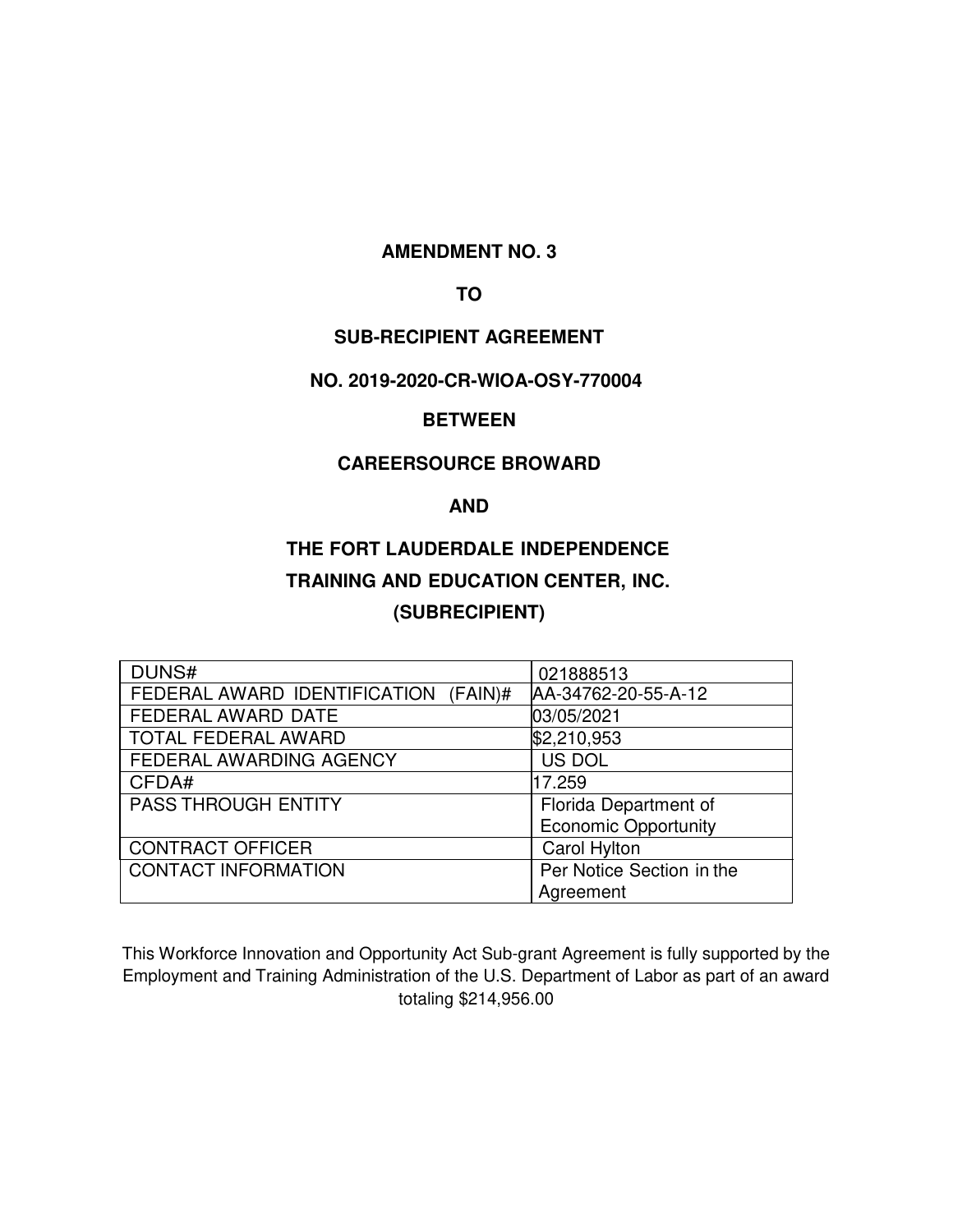# **AMENDMENT NO. 3**

# **TO**

# **SUB-RECIPIENT AGREEMENT**

### **NO. 2019-2020-CR-WIOA-OSY-770004**

### FOR

## PROGRAM YEAR 2021-2022

### **BETWEEN**

### CAREERSOURCE BROWARD

### AND

# THE FORT LAUDERDALE INDEPENDENCE TRAINING AND EDUCATION CENTER, INC.

THIS AMENDMENT TO SUBGRANT AGREEMENT NO. 2019-2020-CR-WIOA-OSY-770004, which was entered into the  $6<sup>th</sup>$  day of June, 2019 by and between CAREERSOURCE BROWARD hereinafter referred to as CSBD, the administrative entity and fiscal agent for the CareerSource Broward Council of Elected Officials and the Broward Workforce Development Board, Inc. having its principal office at 2890 W. Cypress Creek Road, Fort Lauderdale, FL 33309 and THE FORT LAUDERDALE INDEPENDENCE TRAINING AND EDUCATION CENTER, INC., hereinafter referred to as SUB-GRANTEE, existing under and by virtue of the laws of the State of Florida as a not for profit, having its principal office at 5201 NW 33rd Ave. Fort Lauderdale, FL 33309, to begin on the date this Amendment is executed by the parties and to terminate June 30, 2022.

# WITNESSETH THAT:

WHEREAS, CareerSource Broward and Sub-grantee entered into an Agreement effective June 6, 2019 to serve out of-school youth as defined under the Workforce Innovation and Opportunity Act of 2014 Pub. L. 113 – 128, which terminates on June 30, 2021; and,

WHEREAS, at their meeting on May 27, 2021, the CSBD governing boards approved the renewal of the Agreement; and,

FLITE **2019-2020-CR-OSY-770004**  Amendment No. 3, PY-2021 - 2022 Page 2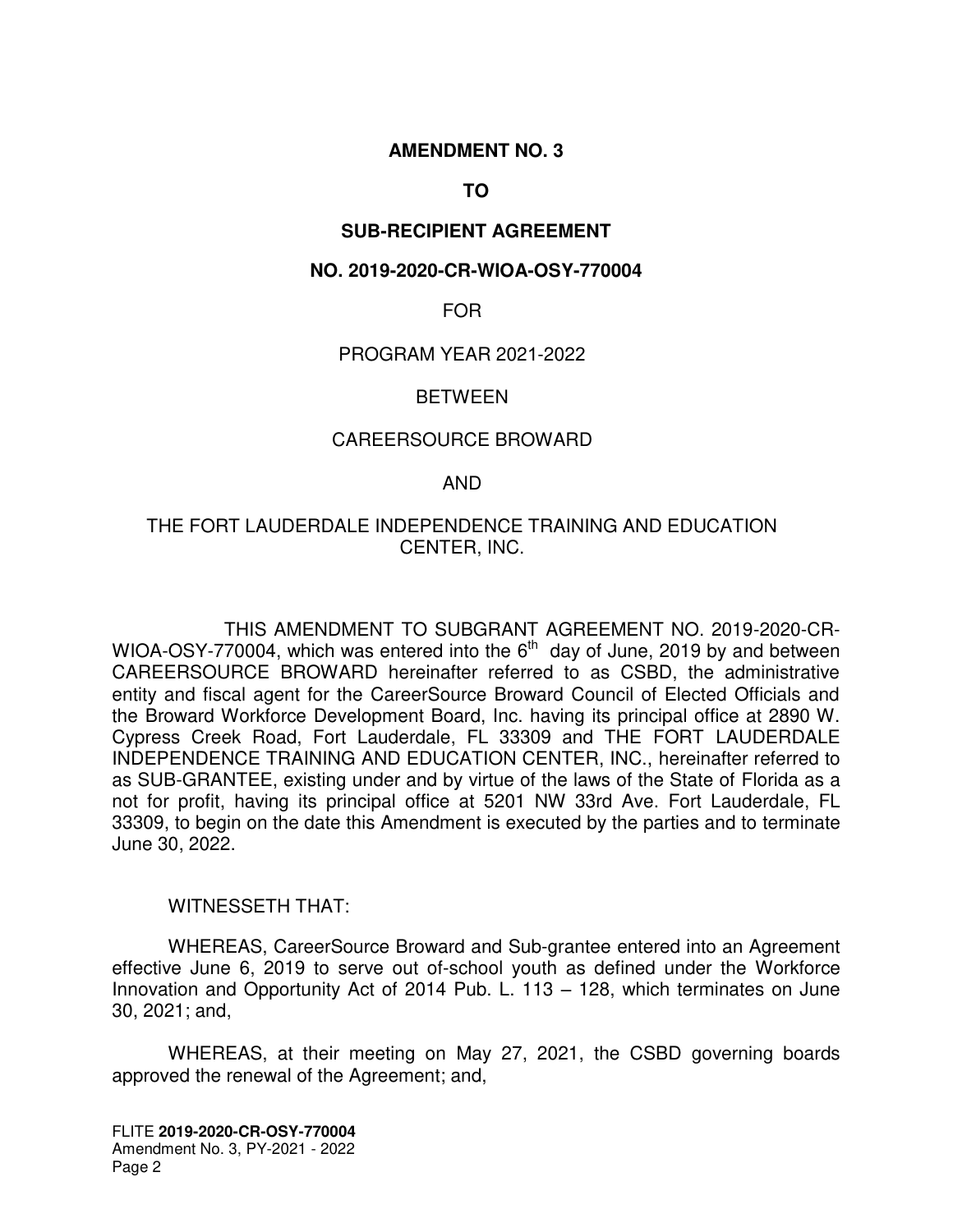WHEREAS, CareerSource Broward wishes to amend the existing Agreement to extend the program for out of school youth for an additional 12 months term and to provide additional funds for the period of the extension which is July 1, 2021 through June 30, 2022;

NOW THEREFORE, in consideration of the premises and the mutual covenants and obligations herein contained, and subject to the terms and conditions hereinafter stated, the parties hereto agree to amend Sub-grantee's Agreement No. 2019-2020- CR-WIOA-OSY-770004 as follows:

- 1. Article 3, Fiscal Management, is amended by replacing section 3.2.1 a. with the language below:
	- 3.2 Compensation

3.2.1 Total Compensation

- a. The total funds allocated for the program to be operated under this Agreement for the renewal period shall be Two Hundred and Fourteen Thousand Nine Hundred and Fifty-Six Dollars and zero cents (\$214,956.00), in accordance with the budget attached to this Amendment as Exhibit A.
- 2. Article 5, Program Requirements, Section 5.16.1 is amended substitute the following for Article 5, Section 5.16.1 in the original Agreement as follows:
	- 5.16 Agreement Term
		- 5.16.1 The term of this Amendment shall begin on July 1, 2021 and shall end on June 30, 2022. The term of this Agreement may be extended for two (2) additional one-year periods, if provider is meeting performance. Renewal shall be at the option of the CSBD governing boards. The continuation of this Agreement beyond the end of any program year shall be subject to performance and the appropriation and availability of funds as described in this Agreement.
- 3. Article 7, Section 7.2, Recruitment and Identification of the Youth to be Enrolled in WIOA Subsection 7.2.1 amended to add the underscored language and to delete the stricken language as follows:
	- 7.2.1 Sub-grantee shall identify and enroll twelve (12) fifteen (15) WIOA eligible youth per case manager or a minimum of 36 youth and a maximum of 45 youth from among youth currently receiving services through Sub-grantee's other programs. Youth carried forward from the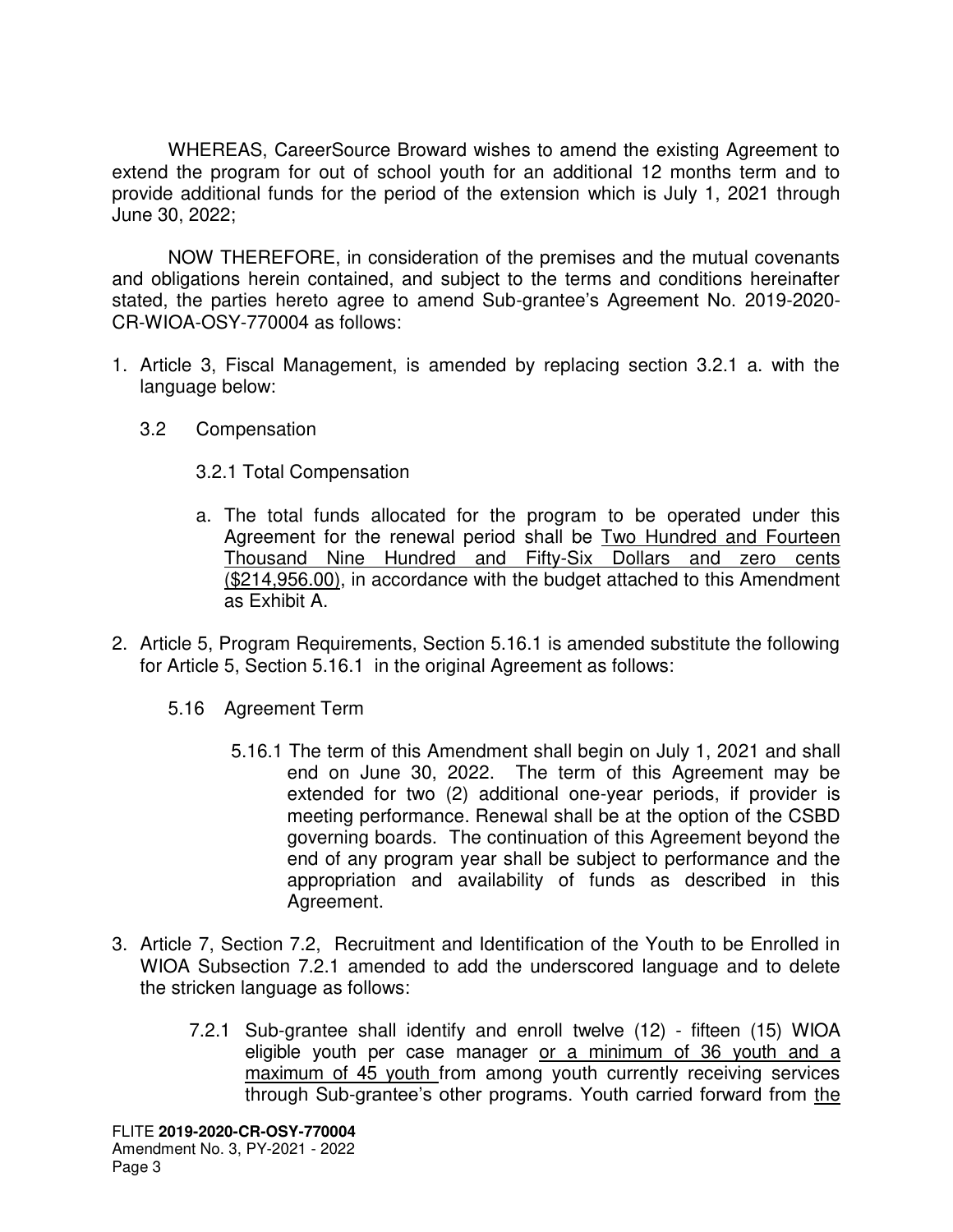previous program year Program Year 2018-2019 shall continue to be served and shall count toward the total number of youth to be served. As youth are exited from the program Sub-grantee shall refill the slot within forty-five (45) days of the slot being open so as to maintain an average case load of twelve (12) - fifteen (15) OSY per case manager. Including youth carried forward Sub-grantee may serve up to Forty (40) youth.

- 4. Article 7.2, Recruitment, is amended to add a new Sub Section 7.2.7 which is underscored as follows:
	- 7.2.7 A minimum of 36 youth shall be enrolled by September 30 of year this Agreement is in effect and the balance of the youth shall be enrolled by January 15, each year this Agreement is in effect. The youth shall be appropriate for the WIOA program funded by this Agreement
- 5. Article 7.2, Recruitment, is amended to add a new Sub Section 7.2.8 which is underscored as follows:
	- 7.2.7 Youth may not be enrolled in the  $4<sup>th</sup>$  quarter of the Program Year if the youth will be enrolled into GED or a CSBD ITA.
- 6. Article 7, section 7.10, Performance, as amended by Amendment Number 2 is deleted in its entirety and is replaced by the following section 7.10 which is underscored as follows:
	- 7.10 Performance
		- 7.10.1 Sub-grantee shall meet the following performance with respect to the maintenance and correctness of their files:
			- a. Sub-grantee is responsible for implementing a self- monitoring protocol.
			- b. Sub-grantee shall make all corrective actions, as a result of findings identified by (1) Sub-grantee through their own required self-monitoring, (2) the CSBD Program Manager or (3) the CSBD external monitors, including the state, within thirty (30) days of the issuance of the monitoring report. The corrective action must be accepted in writing by CSBD. Findings may not exceed five percent (5%) of the files monitored by CSBD, its external monitors or the state monitors, or of funds received, and no more than five percent (5%) of the Subgrantee's data entry may be untimely or incorrect as determined by the CSBD Youth Program Manager.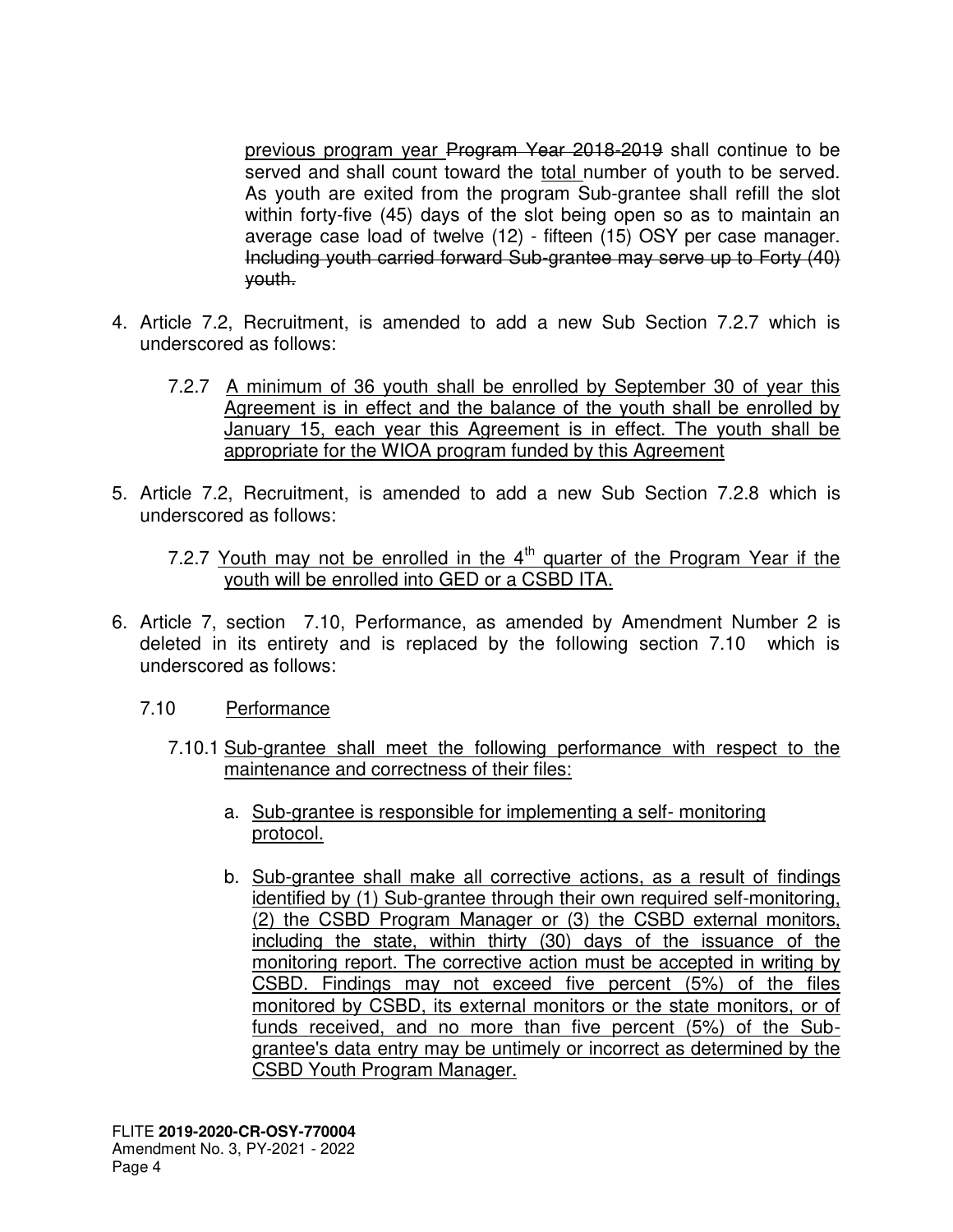# 7.10.2 Enrollment Goals - Sub-grantee shall enroll a minimum of 36 youth

- a. Sub-grantee shall enroll a minimum of 36 youth each program year, that this contract is in effect. The total youth to be enrolled shall include youth carried forward from the previous program year.
- b. For youth carried forward from the previous program year 100% must exit by June 30 of the subsequent program year.
- 7.10.3 Sub-grantee shall be required to meet all the performance elements described below to be considered as having met performance:
	- a. 100% of youth enrolled each program year this Agreement is in effect that are either in a GED Program or a post-secondary training program on the CSBD ITA list must achieve a measurable skill gain during the program year each year that they remain in the program. Measureable skills gain is defined by USDOL and the State of Florida. This shall consist of attainment of the GED and/or passing a "GED READY" component or meeting the seat time and grades required for postsecondary training.
	- b. Of the 36 youth program participants enrolled in Sub-grantee's program, a minimum of 18 youth or 50% of 36 youth must exit the program by June 30, of each year this program is effect.
	- c. If any youth are enrolled in a GED or post-secondary training they must attain their GED or post-secondary credential in the program year in which they exit.
	- d. Of the 18 youth that must exit prior to June 30 each year 15 youth or 85% of the total youth that exit the program in this program year to the extent the youth that exit exceed 18 youth, shall enter the military, post-secondary education or be in unsubsidized employment at the time of their exit from the WIOA program and through the second (2nd) quarter after exit from the program so as to be considered as having met the "employment measure." If more than 15 youth exit in any program year than 85% of the youth that exit shall enter the military, post-secondary education or be in unsubsidized employment at the time of their exit from the WIOA program and through the second (2nd) quarter after exit from the program so as to be considered as having met the "employment measure."
	- e. Youth placed into employment shall earn a minimum of \$10.00 an hour.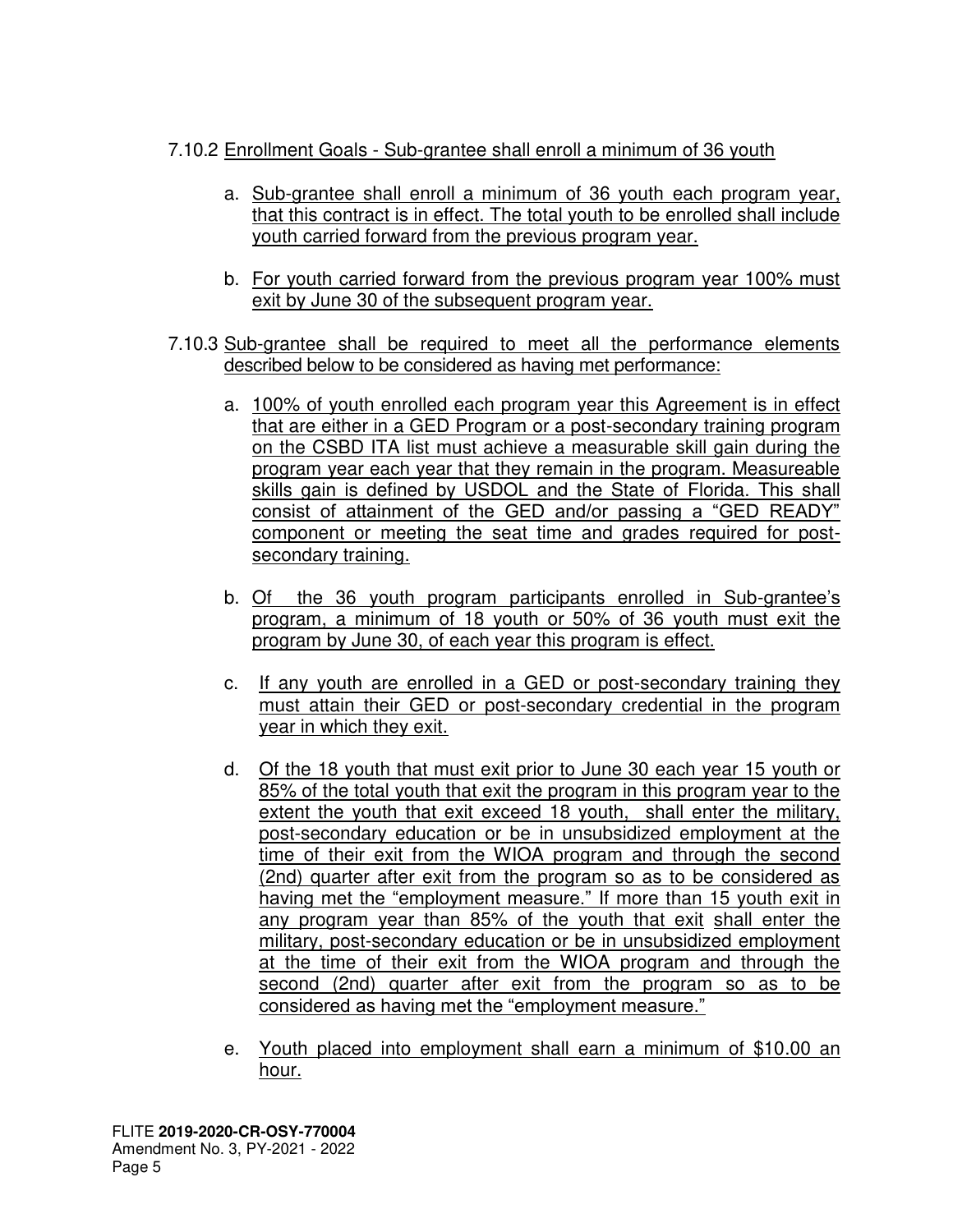- f. Of the 15 youth or if more than 15 youth exit the program prior to June 30, 2022, 90% of the youth, or a minimum of 13 youth placed into employment, the military or post-secondary training of the youth, shall be retained in post-secondary education, employment or the military through the fourth (4th) quarter after their exit from the program.
- 7. All provisions of said Agreement, as amended by Amendment No. 1, which are not in conflict with this Amendment, shall continue to be enforced in accordance with the terms and conditions therein.
- 8. This Amendment and all its attachments are made a part of said Agreement.
- 9. The effective date of this Amendment shall be the date on which it has been signed by all the parties.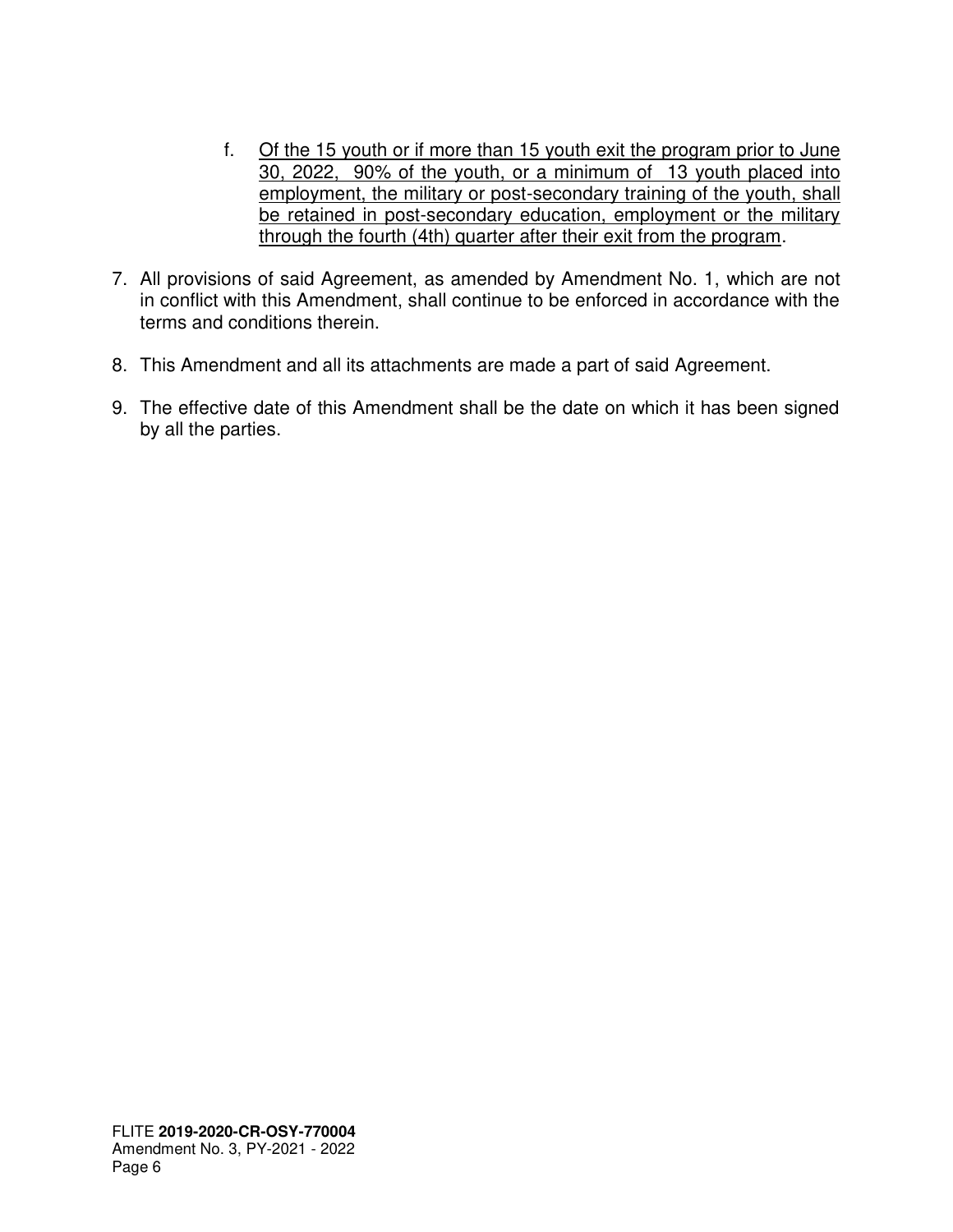# EXECUTION PAGE

IN WITNESS THEREOF, the parties hereto have made and executed this document on the respective dates under each signature: THE FORT LAUDERDALE INDEPENDENCE TRAINING AND EDUCATION CENTER, INC. through its Board \_\_\_\_\_\_\_\_ (Board, Commission, Executive, as applicable), signing by and through its CEO **CEO** (Title of Signatory) following Board (Board, Commission, Executive) action on the  $8$  equal of  $\text{June}$ , 2021 and CareerSource Broward signing by and through its President/CEO, following Board Action on May 27, 2021.

AS TO THE FORT LAUDERDALE INDEPENDENCE TRAINING AND EDUCATION CENTER, INC:

ATTEST:

BY: Chicha Adviser BY: Chicha Adviser (Signature)

(Signature) \_\_\_\_\_\_\_\_\_\_\_\_\_\_\_\_\_\_\_\_\_\_\_\_\_\_\_\_\_\_\_ Christine Frederick TITLE: CEO DATE: 06/21/2021

# AS TO CAREERSOURCE BROWARD:

WITNESSED BY:

 $BY:$  which  $BY:$   $QY:$   $QY:$   $QY:$ 

(Signature) \_\_\_\_\_\_\_\_\_\_\_\_\_\_\_\_\_\_\_\_\_\_\_\_\_\_\_\_\_\_\_\_ Carol Hylton TITLE: President/CEO DATE: 06/22/2021

Approved as to form by the CareerSource Broward Rochelle J. Daniels General Counsel 2890 West Cypress Creek Road Fort Lauderdale, FL 33309

BY: Rochelle Daniels

 Rochelle J. Daniels General Counsel

FLITE **2019-2020-CR-OSY-770004**  Amendment No. 3, PY-2021 - 2022 Page 7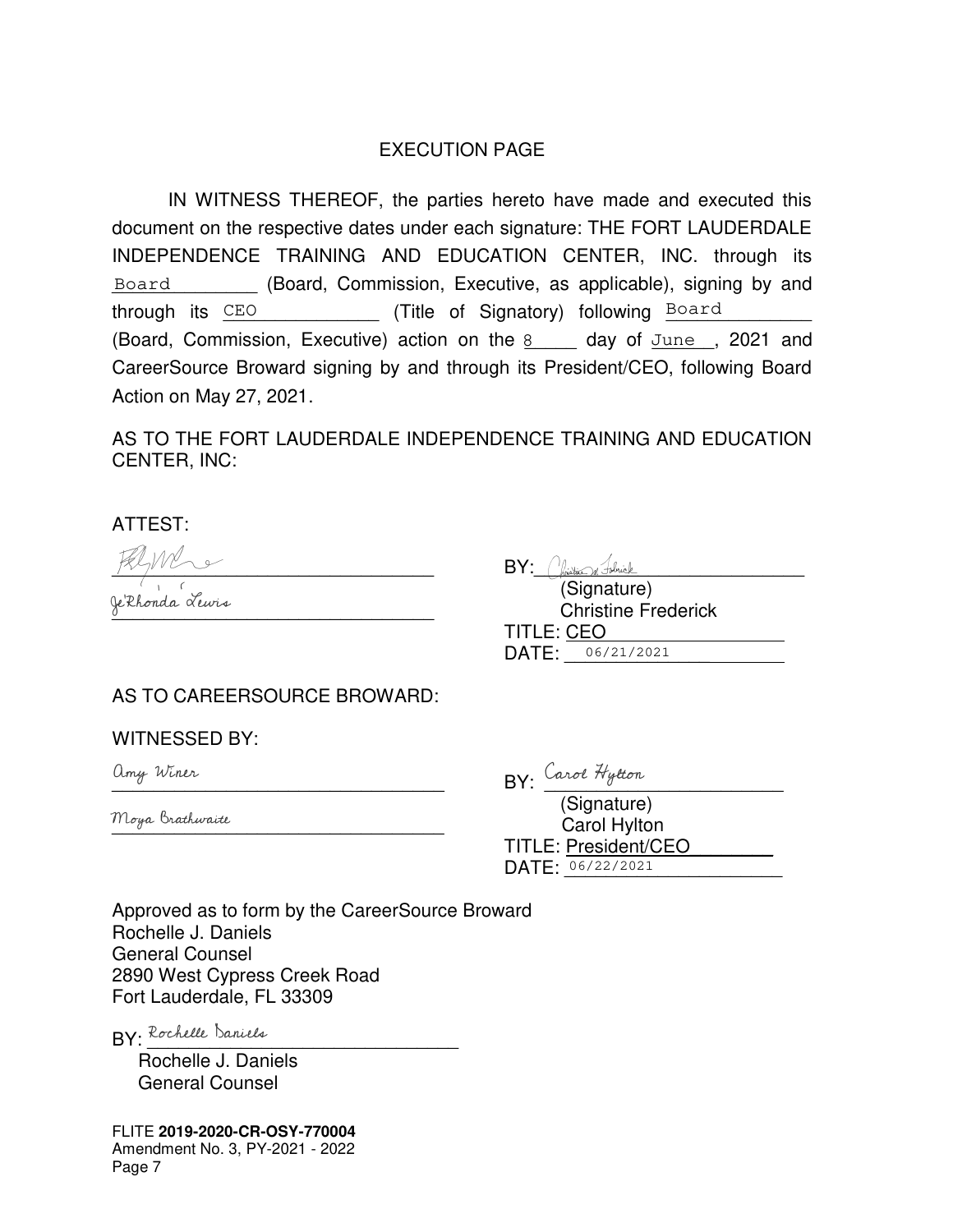# <FLITE> BUDGET - EXHIBIT A Administration

# Reminder: Administration is limited to 5%

Note: Totals will automatically calculate when related cells are filled.

| <b>Line Item</b>            |                                    |         |                           | <b>TOTAL</b>                                 |
|-----------------------------|------------------------------------|---------|---------------------------|----------------------------------------------|
| Personnel                   |                                    |         |                           |                                              |
| Salaries <sup>*</sup>       | \$                                 |         |                           | $\boldsymbol{\theta}$                        |
| <b>Fringe Benefits</b>      | \$                                 |         |                           | \$                                           |
| Mileage                     | $\boldsymbol{\mathsf{\$}}$         |         |                           | \$<br>$\sim$                                 |
| <b>Total Personnell</b>     | $\boldsymbol{\mathsf{s}}$          | \$<br>٠ | \$<br>-                   | \$                                           |
| <b>Non Personnel</b>        |                                    |         |                           |                                              |
| <b>Supplies</b>             | \$                                 |         |                           | $\mathfrak{S}$                               |
| <b>Materials</b>            | \$<br>$\overline{\phantom{a}}$     |         |                           | $\mathfrak{S}$<br>$\blacksquare$             |
| <b>Books</b>                | \$                                 |         |                           | \$                                           |
| <b>Teaching Aids</b>        | \$                                 |         |                           | $\mathfrak{S}$                               |
| <b>Credential training</b>  | \$                                 |         |                           | \$                                           |
| Postage                     | \$                                 |         |                           | $\frac{1}{2}$                                |
| Telephone                   | \$<br>$\blacksquare$               |         |                           | $\mathfrak{S}$<br>$\blacksquare$             |
| Maintenance                 | \$<br>$\overline{\phantom{a}}$     |         |                           | \$                                           |
| Printing                    | \$<br>-                            |         |                           | $\mathfrak{P}$<br>$\blacksquare$             |
| <b>Equipment Rental</b>     | \$<br>$\overline{\phantom{a}}$     |         |                           | \$                                           |
| <b>Equipment Purchase</b>   | \$<br>-                            |         |                           | $\mathfrak{S}$<br>$\blacksquare$             |
| <b>Space Rental</b>         | \$                                 |         |                           | \$                                           |
| Insurance                   | \$<br>$\blacksquare$               |         |                           | $\mathfrak{S}$                               |
| <b>Utilities</b>            | \$                                 |         |                           | $\mathfrak{S}$                               |
| ** Indirect Costs           |                                    |         |                           | \$                                           |
| Audit                       | \$<br>$\overline{\phantom{0}}$     |         |                           | \$<br>$\blacksquare$                         |
| Legal                       | \$<br>$\qquad \qquad \blacksquare$ |         |                           | \$                                           |
| Accounting                  | \$<br>$\overline{\phantom{a}}$     |         |                           | \$<br>$\blacksquare$                         |
| ***Profit                   | \$<br>$\overline{\phantom{a}}$     |         |                           | \$                                           |
| <b>Background Screening</b> | \$<br>$\blacksquare$               |         |                           | $\boldsymbol{\mathsf{\$}}$<br>$\blacksquare$ |
| Subcontractor               | \$                                 |         |                           | $\frac{1}{2}$                                |
| Total Non-Personnel \$      |                                    | \$<br>۰ | $\boldsymbol{\mathsf{s}}$ | $\mathfrak{S}$                               |
|                             |                                    |         |                           |                                              |
| <b>Total ADMINISTRATION</b> | \$                                 | \$<br>٠ | \$<br>٠                   | $\boldsymbol{\mathsf{\$}}$                   |

\*Must be explained in detail.

\*\* Must have an approved indirect cost rate plan all other overhead must be itemized.

\*\*\*Profit - For for-profits only. Profit is limited to 7.5%.

\*\*\* Note that all gray areas are read only and can not be changed.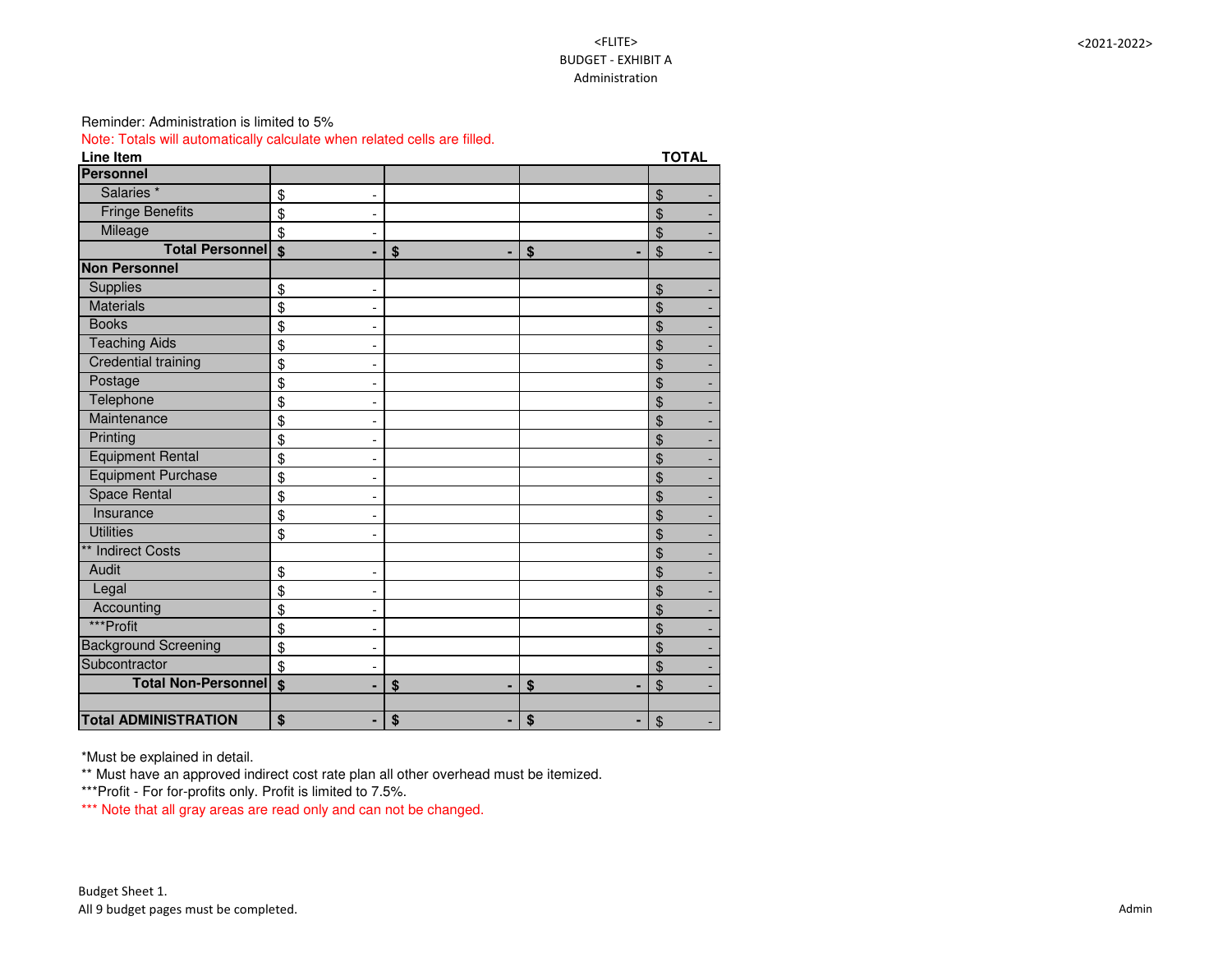# <FLITE> BUDGET - EXHIBIT A Services

Note: Totals will automatically calculate when related cells are filled.

| <b>Line Item</b>              |                            |         |                            |                            |                            | <b>TOTAL</b> |
|-------------------------------|----------------------------|---------|----------------------------|----------------------------|----------------------------|--------------|
| <b>Personnel</b>              |                            |         |                            |                            |                            |              |
| Salaries <sup>*</sup>         | $\boldsymbol{\mathsf{\$}}$ | 179,130 |                            |                            | $\boldsymbol{\mathcal{S}}$ | 179,130      |
| <b>Fringe Benefits</b>        | $\frac{1}{2}$              | 35,826  |                            |                            | \$                         | 35,826       |
| Mileage                       |                            |         |                            |                            | \$                         |              |
| Total Personnel \$            |                            | 214,956 | $\boldsymbol{\mathcal{S}}$ | $\boldsymbol{\mathsf{\$}}$ | $\boldsymbol{\mathsf{S}}$  | 214,956      |
| <b>Non Personnel</b>          |                            |         |                            |                            |                            |              |
| <b>Supplies</b>               |                            |         |                            |                            | \$                         |              |
| <b>Materials</b>              |                            |         |                            |                            | \$                         |              |
| <b>Books</b>                  |                            |         |                            |                            | \$                         |              |
| <b>Teaching Aids</b>          |                            |         |                            |                            | \$                         |              |
| <b>Credential training</b>    |                            |         |                            |                            | \$                         |              |
| Postage                       |                            |         |                            |                            | \$                         |              |
| Telephone                     |                            |         |                            |                            | \$                         |              |
| Maintenance                   |                            |         |                            |                            | \$                         |              |
| Printing                      |                            |         |                            |                            | \$                         |              |
| <b>Equipment Rental</b>       |                            |         |                            |                            | \$                         |              |
| <b>Equipment Purchase</b>     |                            |         |                            |                            | \$                         |              |
| <b>Space Rental</b>           |                            |         |                            |                            | \$                         |              |
| Insurance                     |                            |         |                            |                            | \$                         |              |
| <b>Utilities</b>              | $\boldsymbol{\theta}$      |         |                            |                            | \$                         |              |
| ** Indirect Costs             | \$                         |         |                            |                            | \$                         |              |
| Audit                         | \$                         |         |                            |                            | \$                         |              |
| Legal                         | \$                         |         |                            |                            | \$                         |              |
| Accounting                    | \$                         |         |                            |                            | \$                         |              |
| ***Profit                     | \$                         |         |                            |                            | \$                         |              |
| <b>Background Screening</b>   | \$                         |         |                            |                            | \$                         |              |
| Subcontractor                 | $\boldsymbol{\mathsf{\$}}$ |         |                            |                            | \$                         |              |
| <b>Total Non-Personnel \$</b> |                            |         | \$                         | \$                         | $\boldsymbol{\mathcal{L}}$ |              |
|                               |                            |         |                            |                            |                            |              |
|                               |                            |         |                            |                            |                            |              |
| <b>Total SERVICES</b>         | \$                         | 214,956 | \$<br>٠                    | \$<br>٠                    | $\boldsymbol{\$}$          | 214,956      |

\*\*\* Note that all gray areas are read only and can not be changed.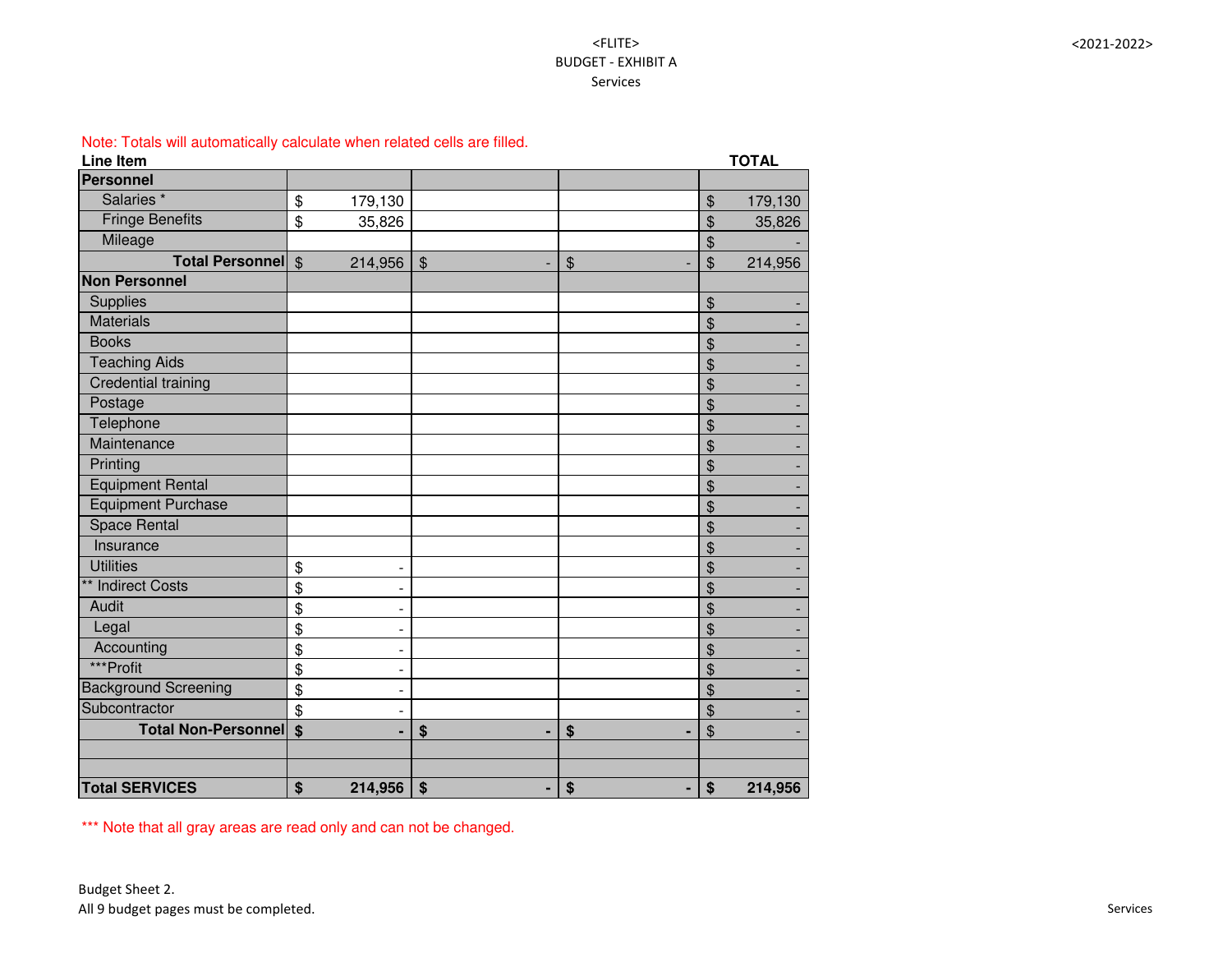| VOTE. OURINNIS WILL O WILL DE AULOHAIGAILY CAIGUALED WHEN OLIER ILENS ALE ENTERED. |                         |                 |            |        |               |                       |                              |                         |                               |              |              |             |                       |               |           |
|------------------------------------------------------------------------------------|-------------------------|-----------------|------------|--------|---------------|-----------------------|------------------------------|-------------------------|-------------------------------|--------------|--------------|-------------|-----------------------|---------------|-----------|
|                                                                                    |                         |                 |            |        | % of          |                       |                              |                         | % of Salary from S from other |              |              | % of Salary |                       |               |           |
|                                                                                    |                         |                 |            |        | Salary to     |                       | % of Salary                  |                         | CareerSource                  |              | CareerSource | from Other  | \$ to Other           | Total %       |           |
|                                                                                    |                         |                 | Year 1 (12 |        | Admin         | \$ to Admin           | to Services   \$ to Services |                         | <b>Broward</b>                | Broward      |              | Sources of  | Sources of            | (Must total   |           |
| Job Title                                                                          | Staff member (If known) | Annual Salary   | months)    |        | <b>Budget</b> | Budget*               | <b>Budget</b>                | Budget**                | Programs                      | Programs     |              | Funding**   | Funding***            | 100)          | Total \$  |
| <b>EX: Case Manager</b>                                                            |                         |                 |            |        |               |                       |                              |                         |                               |              |              |             |                       |               |           |
|                                                                                    | Jane Doe                |                 |            | 26,000 |               | $10 \mid$ \$<br>2,600 |                              | $50 $ \$ 13,000         |                               | $10 \mid$ \$ | 2,600        |             | $30 \mid$ \$<br>7,800 | $100$ \$      | 26,000    |
|                                                                                    |                         |                 |            |        |               |                       |                              |                         |                               |              |              |             |                       |               |           |
|                                                                                    |                         |                 |            |        |               |                       |                              |                         |                               |              |              |             |                       |               |           |
|                                                                                    |                         |                 |            |        |               |                       |                              |                         |                               |              |              |             |                       |               |           |
| Navigator                                                                          | Letarshia Shorter       | 50,925          |            | 50,925 | $0.00\%$ \$   |                       | 100.00%                      | 50,925                  | $0.00\%$ \$                   |              |              | $0.00\%$ \$ |                       | 100.00% \$    | 50,925    |
|                                                                                    | <b>Ezekiel McKine</b>   | $48,353$ \ \ \$ |            | 48,353 | $0.00\%$ \$   |                       | 100.00%                      | 48,353                  | $0.00\%$ \$                   |              |              | $0.00\%$ \$ |                       | 100.00% \$    | 48,353    |
|                                                                                    | Natarish Bacon          |                 |            | 48,353 | $0.00\%$ \$   |                       | 100.00%                      | 48,353                  | 0.00%                         |              |              | 0.00%       |                       | 100.00% \$    | 48,353    |
|                                                                                    |                         |                 |            |        |               |                       |                              |                         |                               |              |              |             |                       |               |           |
|                                                                                    |                         |                 |            |        |               |                       |                              |                         |                               |              |              |             |                       |               |           |
|                                                                                    |                         |                 |            |        |               |                       |                              |                         |                               |              |              |             |                       |               |           |
| <b>Employment Coordinator</b>                                                      | <b>Andrew Jacas</b>     | $52,500$ \ \$   |            | 52,500 | $0.00\%$ \$   |                       | 60.00%                       | 31,500<br>$\mathcal{L}$ | $0.00\%$ \$                   |              |              |             | $40.00\%$ \$ 21,000   | $100.00\%$ \$ | 52,500    |
|                                                                                    |                         |                 |            |        |               | \$                    |                              |                         |                               |              |              |             |                       |               |           |
|                                                                                    |                         |                 |            |        |               |                       |                              |                         |                               |              |              |             |                       |               |           |
|                                                                                    |                         |                 |            |        |               | $\mathfrak{B}$        |                              |                         |                               |              |              |             |                       |               |           |
|                                                                                    |                         |                 |            |        |               | $\mathfrak{L}$        |                              |                         |                               |              |              |             |                       |               |           |
|                                                                                    |                         |                 |            |        |               | $\mathfrak{F}$        |                              |                         |                               |              |              |             |                       |               |           |
|                                                                                    |                         |                 |            |        |               |                       |                              |                         |                               |              |              |             |                       |               |           |
|                                                                                    |                         |                 |            |        |               |                       |                              |                         |                               |              |              |             |                       |               |           |
| <b>TOTALS</b>                                                                      |                         |                 |            |        |               | $\mathbf{\hat{s}}$    |                              | \$179,130               |                               | \$           |              |             | \$21,000              |               | \$200,130 |
|                                                                                    |                         |                 |            |        |               |                       |                              |                         |                               |              |              |             |                       |               |           |
|                                                                                    |                         |                 |            |        |               |                       |                              |                         |                               |              |              |             |                       |               |           |
|                                                                                    |                         |                 |            |        |               |                       |                              |                         |                               |              |              |             |                       |               |           |

List all positions included and the total amount of wages requested for each cost category. Add more lines if necessary. All allocations of salary across cost categories must be supported by matching job descriptions and a *NOTE: Columns with 0 will be automatically calculated when other items are entered.*

\*Total must match the total salaries on Administration Budget (Budget Sheet #1)

\*\*Total must match the total salaries on Serives Budget (Budget Sheet #2)

\*\*\*Include all non-CareerSource Broward Funds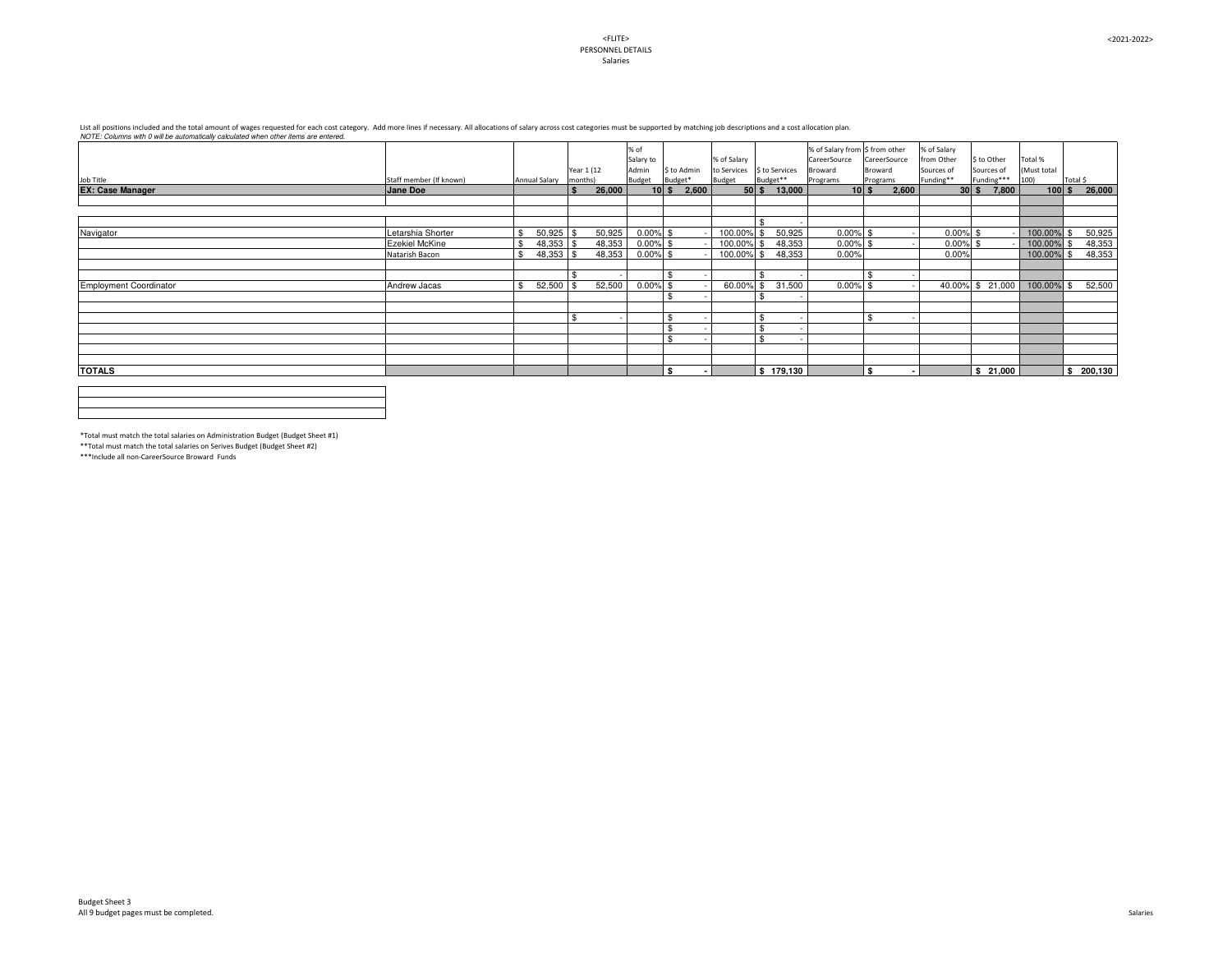| NOTE: Columns with 0 will be automatically calculated when other items are entered. |                         |                      |                     |                      |                      |             |                     |                                                                   |                      |                |                         |               |                       |               |                     |
|-------------------------------------------------------------------------------------|-------------------------|----------------------|---------------------|----------------------|----------------------|-------------|---------------------|-------------------------------------------------------------------|----------------------|----------------|-------------------------|---------------|-----------------------|---------------|---------------------|
|                                                                                     |                         |                      |                     |                      |                      |             |                     |                                                                   | $\frac{1}{2}$ to for | from other     |                         | % of Fringes  |                       |               |                     |
|                                                                                     |                         |                      |                     |                      |                      |             |                     | % of Fringes  % of Fringes \$ for fringes  % of Fringes   Fringes |                      | CareerSource   | \$ for Fringes from     | from Other    | \$ for Fringes        | Total %       |                     |
|                                                                                     |                         |                      | Year 1 (12          |                      | compared to to Admin |             | to Admin            | to Services                                                       | Services             | <b>Broward</b> | other CareerSource      | Sources of    | from Other            | (Must total   |                     |
| Job Title                                                                           | Staff member (If known) | <b>Annual Salary</b> | months)             | Total Fringes Salary |                      | Budget      | Budget*             | Budget                                                            | Budget**             | Programs       | <b>Broward Programs</b> | Funding **    | Sources ***           | 100)          | Total \$            |
| <b>EX: Case Manager</b>                                                             | Jane Doe                |                      | $26,000$ \$<br>l \$ | 4,680                | 18%                  |             | $10 \mid$ \$<br>468 |                                                                   | $50$   \$<br>2,340   |                | $10 \mid$ \$<br>468     |               | $30 \mid$ \$<br>1,404 |               | $100 \,$ \$ 4,680   |
|                                                                                     |                         |                      |                     |                      |                      |             |                     |                                                                   |                      |                |                         |               |                       |               |                     |
|                                                                                     |                         |                      |                     | \$                   |                      | $0.00\%$ \$ |                     | $0.00\%$ \$                                                       |                      | $0.00\%$       |                         | $100.00\%$ \$ |                       | $100.00\%$ \$ |                     |
|                                                                                     |                         |                      |                     |                      |                      | $0.00\%$ \$ |                     | $0.00\%$ \$                                                       |                      | 0.00%          |                         | 100.00% \$    |                       | $100.00\%$ \$ |                     |
| Navigator                                                                           | Letarshia Shorter       | 50,925               | 50,925              | 10,185<br>l \$       | 20.00%               | $0.00\%$ \$ |                     |                                                                   | $100.00\%$ \$ 10,185 | $0.00\%$       |                         | $0.00\%$ \$   |                       |               | 100.00% \$10,185    |
| Navigator                                                                           | Ezekiel McKine          | 48,353               | $48,353$ \ \ \$     | 9,671                | 20.00%               | $0.00\%$ \$ |                     | $100.00\%$ \$                                                     | 9,671                | $0.00\%$       |                         | $0.00\%$ \$   |                       |               | $100.00\%$ \$ 9,671 |
|                                                                                     | Natarish Bacon          | 48,353               | $48,353$ \$         | 9,671                | 20.00%               | $0.00\%$ \$ |                     |                                                                   | $100.00\%$ \$ 9,671  | $0.00\%$ \$    |                         | $0.00\%$ \$   |                       |               | $100.00\%$ \$ 9,671 |
|                                                                                     |                         | $0 \,$ $\upbeta$     |                     | - 35                 |                      | $0.00\%$ \$ |                     | $0.00\%$ \$                                                       |                      | $0.00\%$       |                         | $100.00\%$ \$ |                       | $100.00\%$ \$ |                     |
|                                                                                     |                         |                      |                     |                      |                      | $0.00\%$ \$ |                     | $0.00\%$ \$                                                       |                      | $0.00\%$       |                         | $100.00\%$ \$ |                       | $100.00\%$ \$ |                     |
| <b>Employment Coordinator</b>                                                       | Andrew Jacas            | 52,500               | 52,500              | 10,500<br>\$         | 20.00%               | $0.00\%$ \$ |                     | $60.00\%$ \$                                                      | 6,300                | 0.00%          |                         | 40.00% \$     | 4,200                 |               | 100.00% \$10,500    |
|                                                                                     |                         | $0 \text{ s}$        |                     | - \$                 |                      | $0.00\%$ \$ |                     | $0.00\%$ \$                                                       |                      | $0.00\%$       |                         | 100.00% \$    |                       | $100.00\%$ \$ |                     |
|                                                                                     |                         |                      |                     |                      |                      |             |                     |                                                                   |                      |                |                         |               |                       |               |                     |
|                                                                                     |                         | $0 \,$ \$            | $-1$ \$             | <b>S</b>             |                      | $0.00\%$ \$ |                     | $0.00\%$ \$                                                       |                      | $0.00\%$ \$    |                         | 100.00% \$    |                       | $100.00\%$ \$ | $\sim$              |
|                                                                                     |                         | $0 \,$ $\upbeta$     | $\mathfrak{L}$      | \$                   |                      | $0.00\%$ \$ |                     | $0.00\%$ \$                                                       |                      | $0.00\%$ \$    |                         | $100.00\%$ \$ |                       | $100.00\%$ \$ |                     |
|                                                                                     |                         |                      |                     |                      |                      |             |                     |                                                                   |                      |                |                         |               |                       |               |                     |
|                                                                                     |                         |                      |                     |                      |                      |             |                     |                                                                   |                      |                |                         |               |                       |               |                     |
|                                                                                     |                         |                      |                     |                      |                      |             |                     |                                                                   |                      |                |                         |               |                       |               |                     |
|                                                                                     |                         |                      |                     |                      |                      |             |                     |                                                                   |                      |                |                         |               |                       |               |                     |
|                                                                                     |                         |                      |                     |                      |                      |             |                     |                                                                   |                      |                |                         |               |                       |               |                     |
|                                                                                     |                         |                      |                     |                      |                      |             |                     |                                                                   |                      |                |                         |               |                       |               |                     |
|                                                                                     |                         |                      |                     |                      |                      |             |                     |                                                                   |                      |                |                         |               |                       |               |                     |
| <b>TOTALS</b>                                                                       |                         |                      |                     |                      |                      |             | $$^{\circ}$         |                                                                   | \$35,826             |                |                         |               | 4,200                 |               | \$40,026            |

\*Total must match the total fringes on Administration Budget (Budget Sheet #1) \*\*Total must match the total fringes on Serives Budget (Budget Sheet #2)

\*\*\*Include all non-WorkForce One Funds

# Enter fringe benefits for all positions listed on Budget page 4. Add more lines if necessary.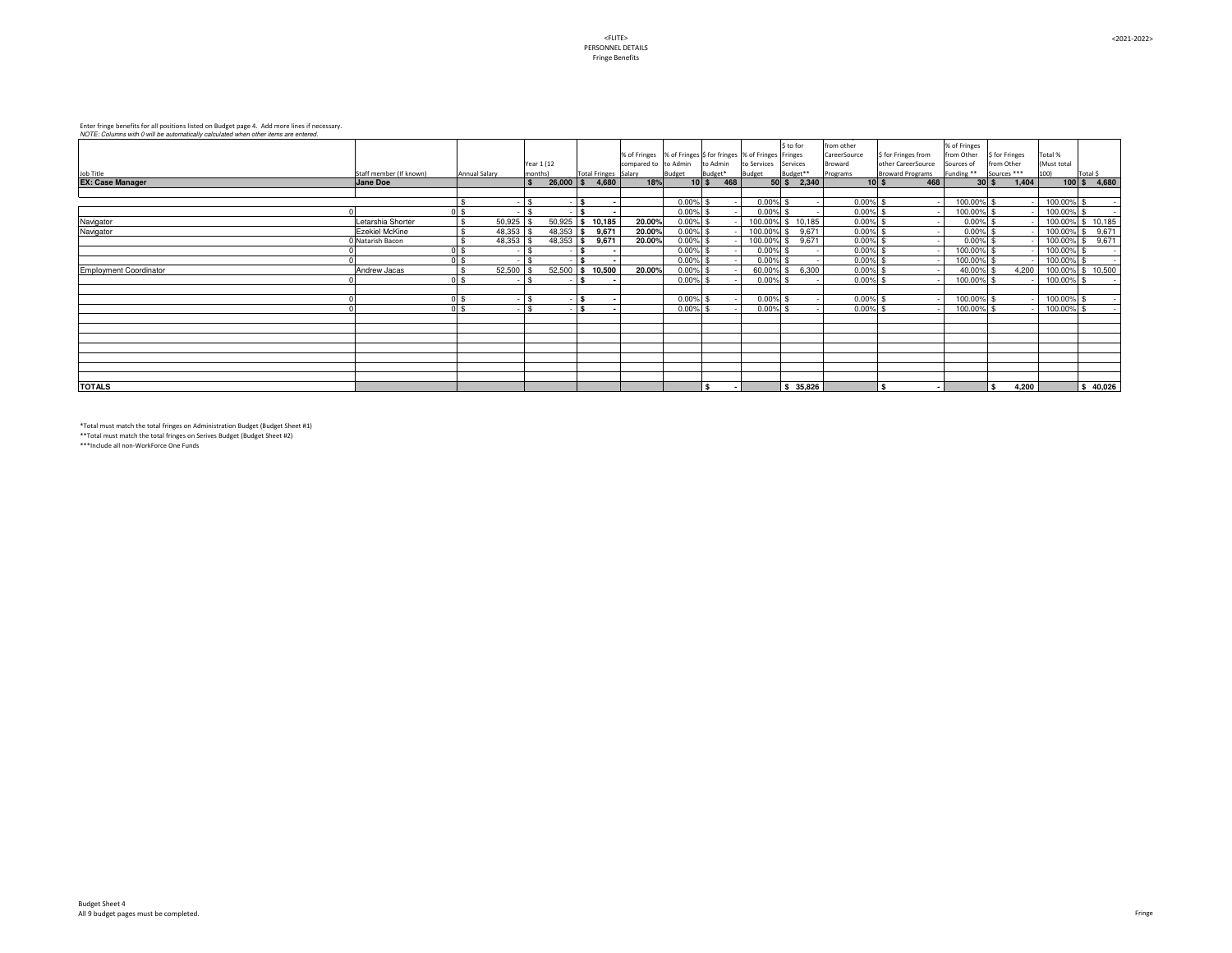# <FLITE> BUDGET - EXHIBIT A Personnel Costs

<2021-2022>

| <b>Cost Category*</b>                        | Item                              | Quantity | <b>Unit Cost</b>       | <b>Total Cost**</b> |
|----------------------------------------------|-----------------------------------|----------|------------------------|---------------------|
| <b>EX: Distance Travelled (Per employee)</b> | <b>Pompano to Fort Lauderdale</b> | 8 miles  | \$0.445 (Mileage rate) | \$3.56              |
|                                              |                                   |          |                        |                     |
|                                              |                                   |          |                        |                     |
|                                              |                                   |          |                        |                     |
|                                              |                                   |          |                        |                     |
|                                              |                                   |          |                        |                     |
|                                              |                                   |          |                        |                     |
| <b>TOTAL</b>                                 |                                   |          |                        | $\bullet$           |

*Note: Items with 0 will automatically calculate when related cells are filled.* Itemize any items in your budget under the categories listed and provide cost breakdown.

\* Must match categories on budget pages 1-3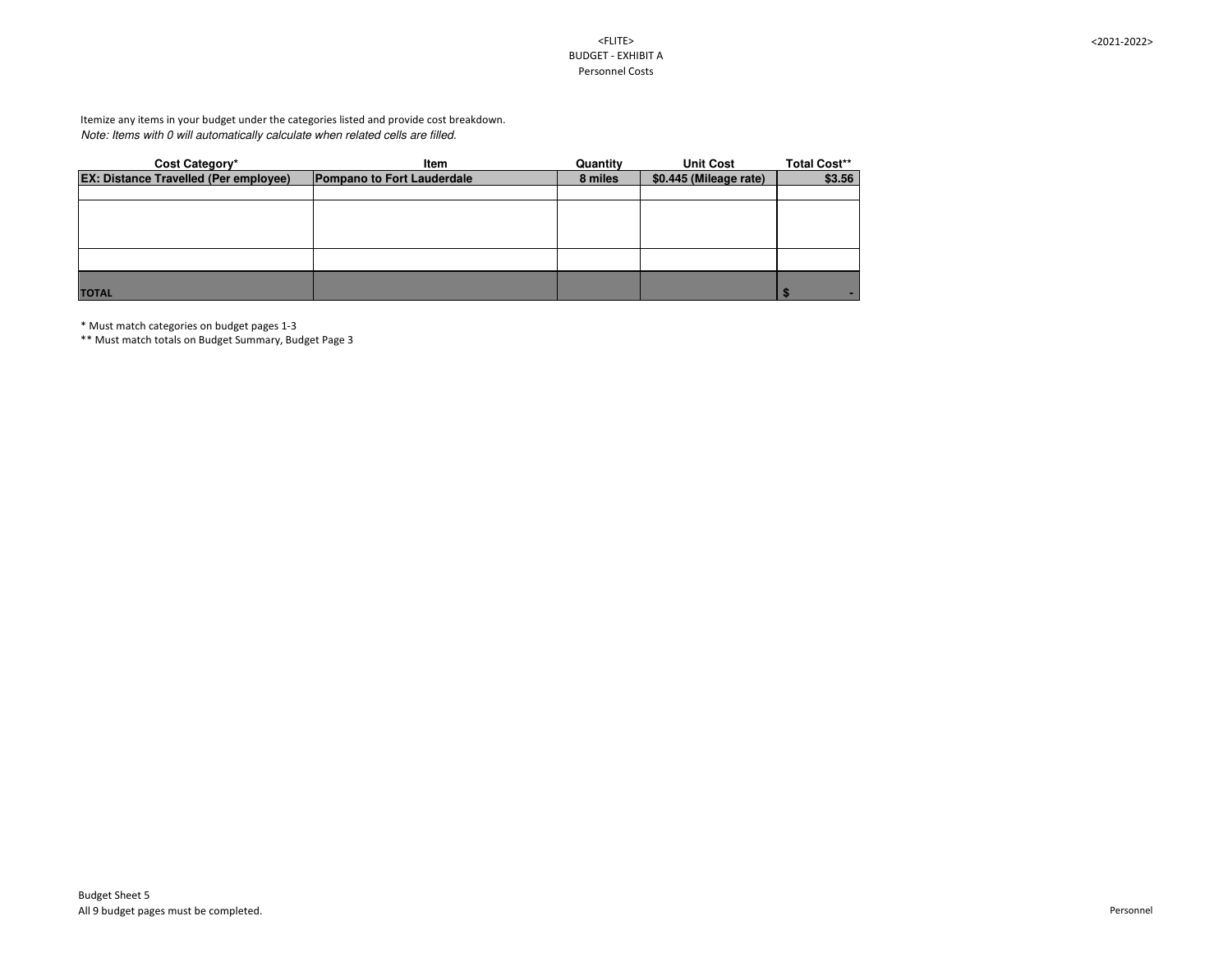# <FLITE> BUDGET - EXHIBIT A Non-Personnel Costs

```
<2021-2022>
```

|                                       | <b>Item</b> | <b>Quantity</b> | <b>Unit Cost</b> |                                             |
|---------------------------------------|-------------|-----------------|------------------|---------------------------------------------|
| <b>Cost Category*</b><br>EX: Supplies | Paper       | 50              | \$25             | Total Cost**<br>  \$1,250                   |
|                                       |             |                 |                  |                                             |
|                                       |             |                 |                  |                                             |
|                                       |             |                 |                  |                                             |
|                                       |             |                 |                  |                                             |
|                                       |             |                 |                  |                                             |
|                                       |             |                 |                  |                                             |
|                                       |             |                 |                  | $\frac{1}{2}$<br>$\blacksquare$             |
|                                       |             |                 |                  |                                             |
|                                       |             |                 |                  |                                             |
|                                       |             |                 |                  |                                             |
|                                       |             |                 |                  |                                             |
|                                       |             |                 |                  |                                             |
|                                       |             |                 |                  |                                             |
|                                       |             |                 |                  |                                             |
|                                       |             |                 |                  | $\boldsymbol{\$}$<br>$\blacksquare$         |
|                                       |             |                 |                  | $\bullet$<br>$\blacksquare$                 |
|                                       |             |                 |                  |                                             |
|                                       |             |                 |                  |                                             |
|                                       |             |                 |                  | $$$<br>$\blacksquare$                       |
|                                       |             |                 |                  | $\overline{\$}$<br>$\blacksquare$           |
|                                       |             |                 |                  |                                             |
|                                       |             |                 |                  | $\frac{1}{2}$<br>۰                          |
|                                       |             |                 |                  | $\overline{\$}$<br>$\blacksquare$           |
|                                       |             |                 |                  | $\overline{\mathbf{\$}}$<br>٠               |
|                                       |             |                 |                  |                                             |
|                                       |             |                 |                  |                                             |
|                                       |             |                 |                  | $\blacksquare$                              |
|                                       |             |                 |                  | $\frac{\$}{\$}$<br>$\blacksquare$           |
|                                       |             |                 |                  |                                             |
|                                       |             |                 |                  |                                             |
|                                       |             |                 |                  | $\boldsymbol{\mathsf{s}}$<br>$\blacksquare$ |

*Note: Items with 0 will automatically calculate when related cells are filled.* Itemize any items in your budget under the categories listed and provide cost breakdown.

\* Must match categories on budget pages 1-3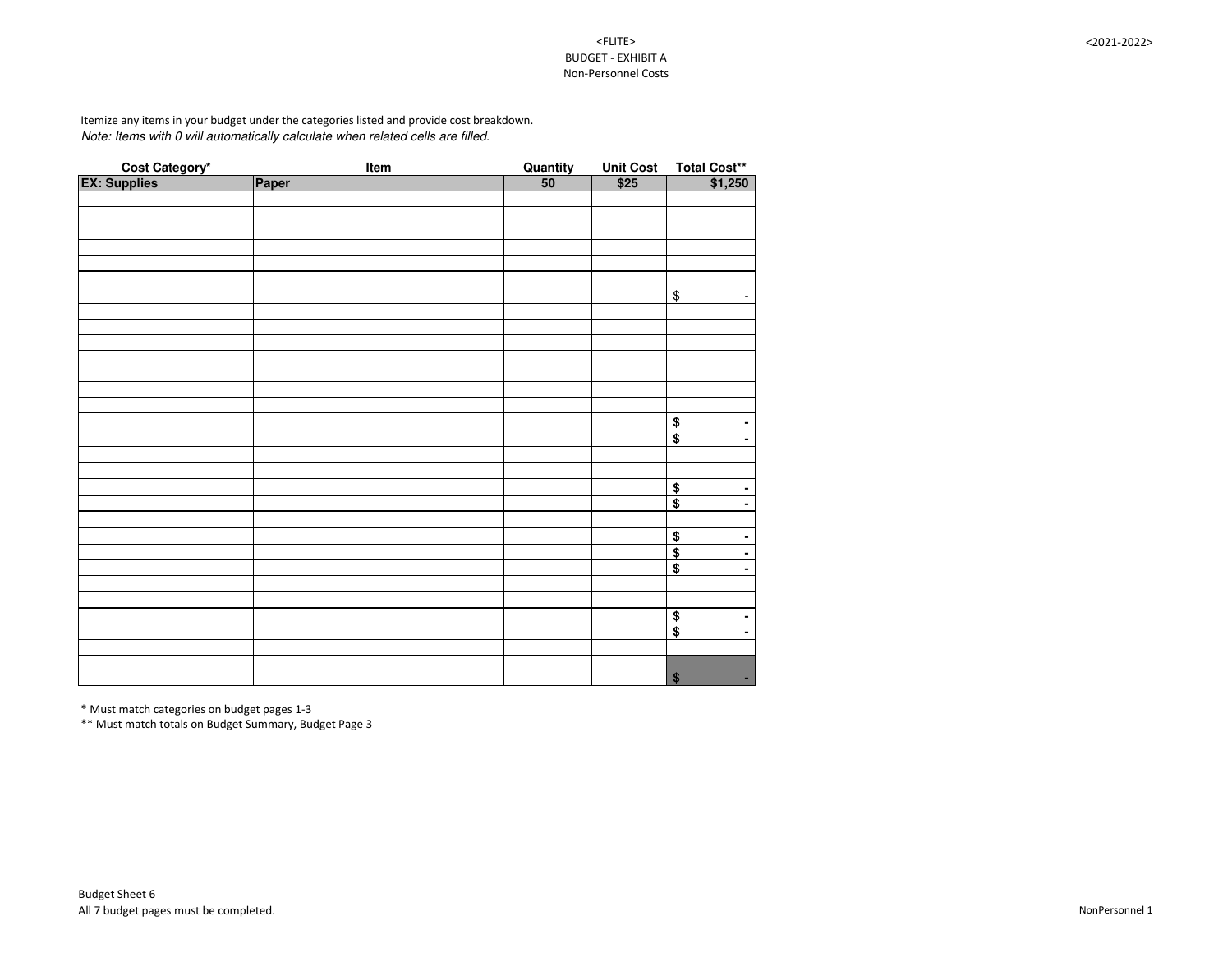# <FLITE> BUDGET - EXHIBIT A Non-Personnel Costs

```
<2021-2022>
```

|                                       | <b>Item</b> | <b>Quantity</b> | <b>Unit Cost</b> |                                            |
|---------------------------------------|-------------|-----------------|------------------|--------------------------------------------|
| <b>Cost Category*</b><br>EX: Supplies | Paper       | $\overline{50}$ | \$25             | Total Cost**<br>\$1,250                    |
|                                       |             |                 |                  |                                            |
|                                       |             |                 |                  | $\blacksquare$                             |
|                                       |             |                 |                  | $\frac{1}{2}$<br>$\blacksquare$            |
|                                       |             |                 |                  | $\blacksquare$                             |
|                                       |             |                 |                  |                                            |
|                                       |             |                 |                  |                                            |
|                                       |             |                 |                  | $\overline{\$}$<br>$\blacksquare$          |
|                                       |             |                 |                  | $\overline{\mathcal{L}}$<br>$\blacksquare$ |
|                                       |             |                 |                  |                                            |
|                                       |             |                 |                  | $\blacksquare$                             |
|                                       |             |                 |                  | $\frac{1}{2}$<br>$\blacksquare$            |
|                                       |             |                 |                  | $\blacksquare$                             |
|                                       |             |                 |                  |                                            |
|                                       |             |                 |                  |                                            |
|                                       |             |                 |                  |                                            |
|                                       |             |                 |                  |                                            |
|                                       |             |                 |                  | $\frac{6}{9}$                              |
|                                       |             |                 |                  | $\overline{\phantom{a}}$                   |
|                                       |             |                 |                  |                                            |
|                                       |             |                 |                  | $\frac{6}{9}$<br>$\blacksquare$            |
|                                       |             |                 |                  | $\blacksquare$                             |
|                                       |             |                 |                  | $\overline{\$}$<br>$\blacksquare$          |
|                                       |             |                 |                  |                                            |
|                                       |             |                 |                  | $\blacksquare$                             |
|                                       |             |                 |                  | $\blacksquare$                             |
|                                       |             |                 |                  | $\frac{1}{2}$<br>$\blacksquare$            |
|                                       |             |                 |                  |                                            |
|                                       |             |                 |                  | $\blacksquare$                             |
|                                       |             |                 |                  | $\frac{1}{2}$<br>$\blacksquare$            |
|                                       |             |                 |                  | $\blacksquare$                             |
|                                       |             |                 |                  |                                            |
|                                       |             |                 |                  |                                            |
|                                       |             |                 |                  | $\boldsymbol{\theta}$<br>٠                 |

*Note: Items with 0 will automatically calculate when related cells are filled.* Itemize any items in your budget under the categories listed and provide cost breakdown.

\* Must match categories on budget pages 1-3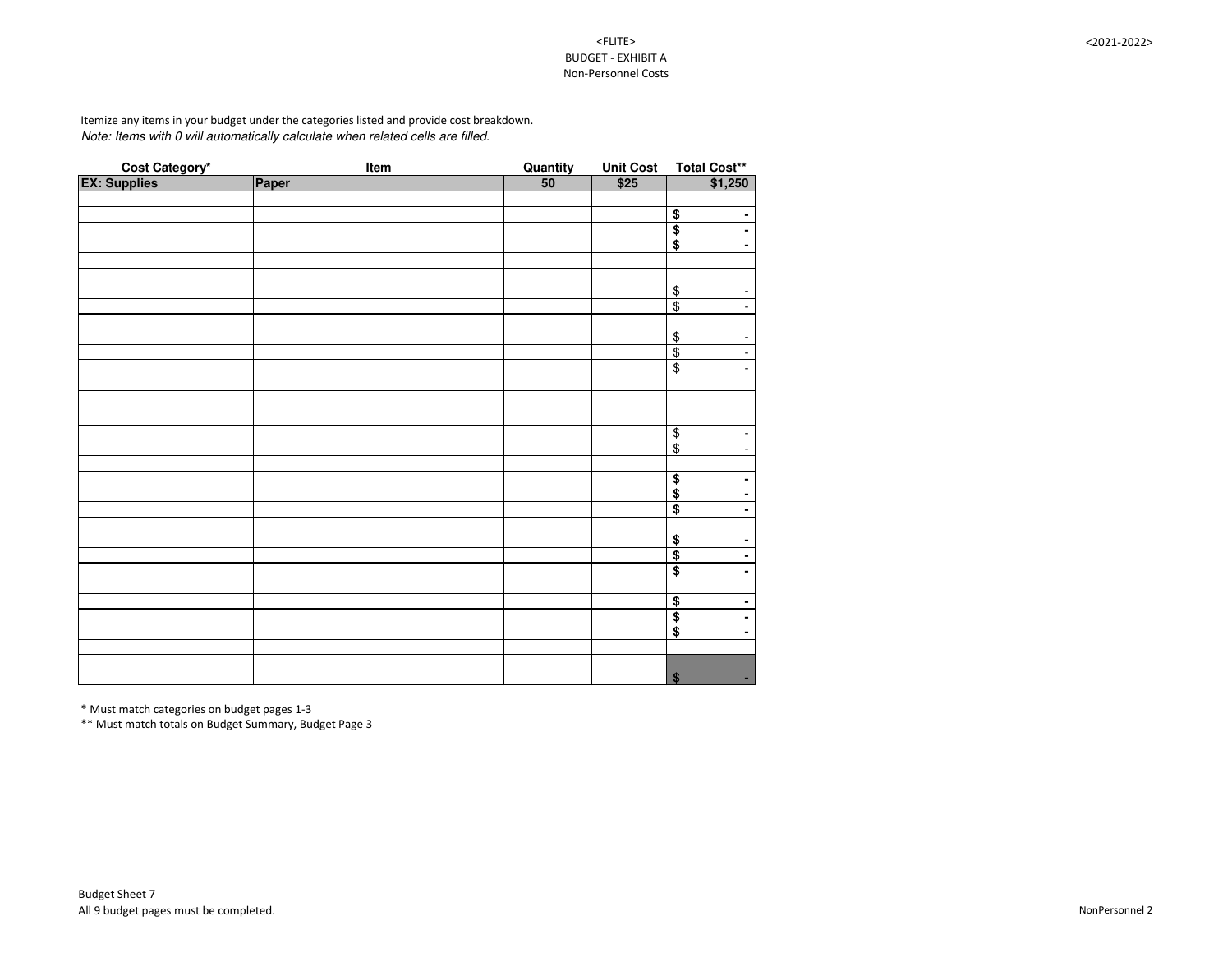# <FLITE> BUDGET - EXHIBIT A Non-Personnel Costs

<2021-2022>

| <b>Cost Category*</b><br>EX: Supplies | <u>Item</u> | Quantity        | <b>Unit Cost</b> | Total Cost**                                           |
|---------------------------------------|-------------|-----------------|------------------|--------------------------------------------------------|
|                                       | Paper       | $\overline{50}$ | \$25             | \$1,250                                                |
|                                       |             |                 |                  |                                                        |
|                                       |             |                 |                  |                                                        |
|                                       |             |                 |                  | $\blacksquare$                                         |
|                                       |             |                 |                  | $\frac{6}{3}$<br>$\blacksquare$                        |
|                                       |             |                 |                  |                                                        |
|                                       |             |                 |                  | $\bullet$                                              |
|                                       |             |                 |                  | $\frac{\$}{\$}$<br>$\blacksquare$                      |
|                                       |             |                 |                  | $\blacksquare$                                         |
|                                       |             |                 |                  |                                                        |
|                                       |             |                 |                  | $\bullet$<br>$\blacksquare$                            |
|                                       |             |                 |                  | $\overline{\$}$<br>$\blacksquare$                      |
|                                       |             |                 |                  | $\overline{\$}$<br>$\blacksquare$                      |
|                                       |             |                 |                  |                                                        |
|                                       |             |                 |                  | $\bullet$<br>۰                                         |
|                                       |             |                 |                  | $\overline{\mathbf{\$}}$<br>$\blacksquare$             |
|                                       |             |                 |                  | $\overline{\$}$<br>$\blacksquare$                      |
|                                       |             |                 |                  |                                                        |
|                                       |             |                 |                  | $\bullet$<br>$\blacksquare$                            |
|                                       |             |                 |                  | $\overline{\$}$<br>$\blacksquare$                      |
|                                       |             |                 |                  | $\overline{\boldsymbol{\mathsf{S}}}$<br>$\blacksquare$ |
|                                       |             |                 |                  |                                                        |
|                                       |             |                 |                  | $\overline{\$}$<br>۰                                   |
|                                       |             |                 |                  | $\overline{\mathbf{S}}$<br>$\blacksquare$              |
|                                       |             |                 |                  | $\overline{\mathbf{3}}$<br>$\blacksquare$              |
|                                       |             |                 |                  |                                                        |
|                                       |             |                 |                  | $\blacksquare$                                         |
|                                       |             |                 |                  | $\frac{\$}{\$}$<br>$\blacksquare$                      |
|                                       |             |                 |                  | $\overline{\boldsymbol{\mathsf{S}}}$<br>$\blacksquare$ |
|                                       |             |                 |                  |                                                        |
|                                       |             |                 |                  |                                                        |
| <b>TOTAL</b>                          |             |                 |                  | $\boldsymbol{\$}$<br>$\sim$                            |

*Note: Items with 0 will automatically calculate when related cells are filled.* Itemize any items in your budget under the categories listed and provide cost breakdown.

\* Must match categories on budget pages 1-3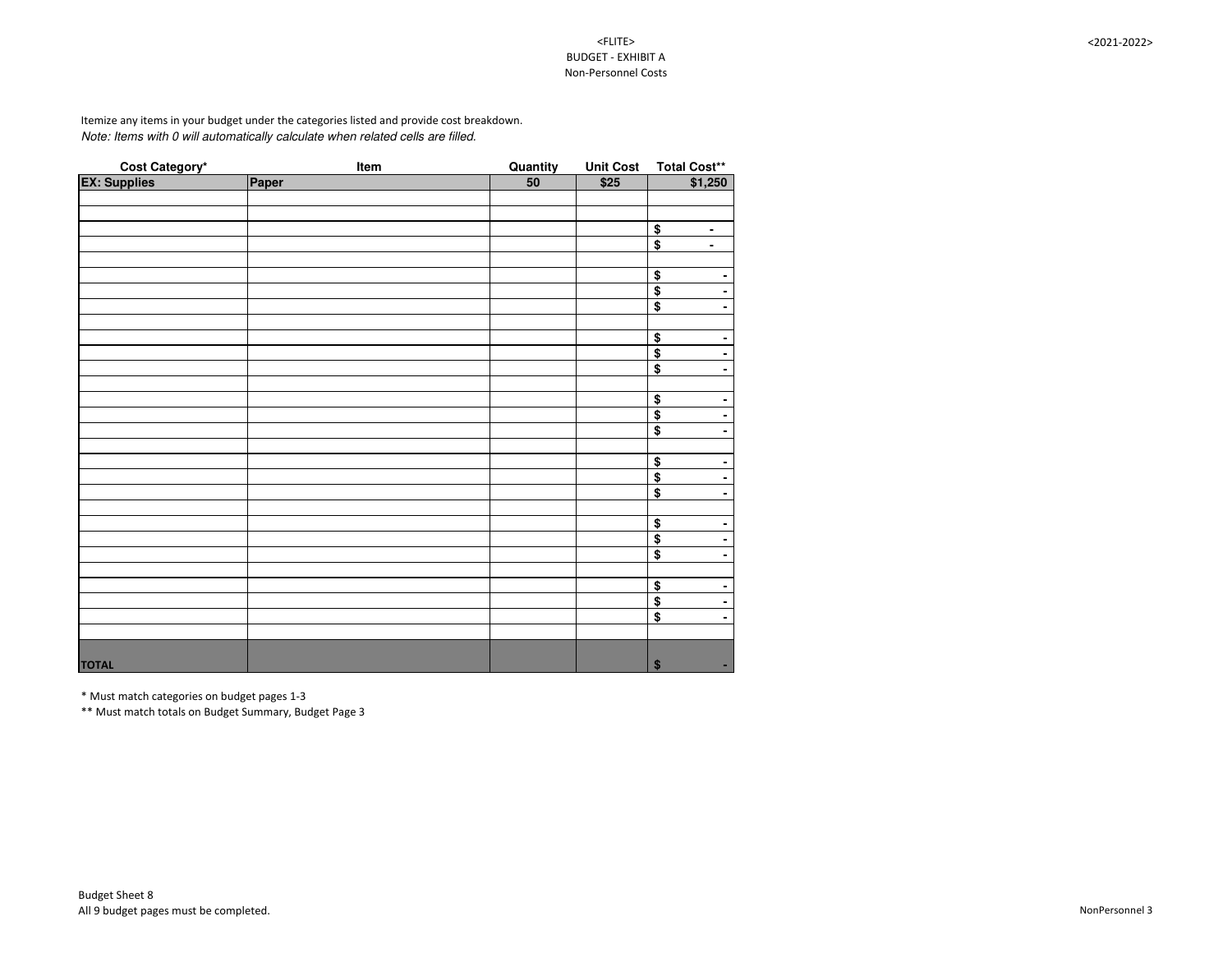# FLITE BUDGET EXHIBIT A SUMMARY

| <b>Line Item</b>            | <b>Annual Expense</b>    | Administration                                         | <b>Services</b>                       |
|-----------------------------|--------------------------|--------------------------------------------------------|---------------------------------------|
| Personnel                   |                          |                                                        |                                       |
| Salaries <sup>*</sup>       | \$<br>179,130            | $\frac{1}{2}$                                          | $\boldsymbol{\theta}$<br>179,130      |
| <b>Fringe Benefits</b>      | $\mathfrak{S}$<br>35,826 | $\mathfrak{S}$                                         | $\mathfrak{S}$<br>35,826              |
| Mileage                     |                          | $\boldsymbol{\mathsf{\$}}$<br>$\blacksquare$           | $\boldsymbol{\theta}$                 |
| Total Personnel \$          | 214,956                  | $\mathfrak{S}$                                         | $\boldsymbol{\mathsf{\$}}$<br>214,956 |
| <b>Non Personnel</b>        |                          |                                                        |                                       |
| Supplies                    |                          | \$                                                     |                                       |
| <b>Materials</b>            |                          | $\mathfrak{P}$                                         |                                       |
| <b>Books</b>                | \$                       | $\boldsymbol{\mathsf{\$}}$                             |                                       |
| <b>Teaching Aids</b>        | \$                       | $\mathfrak{P}$                                         |                                       |
| Credential training         |                          | $\boldsymbol{\mathsf{\$}}$                             |                                       |
| Postage                     |                          | \$                                                     |                                       |
| Telephone                   |                          | \$<br>$\blacksquare$                                   |                                       |
| Maintenance                 | $\mathfrak{F}$           | $\boldsymbol{\mathsf{\$}}$<br>$\blacksquare$           | $\boldsymbol{\mathsf{\$}}$            |
| Printing                    |                          | $\mathfrak{S}$                                         |                                       |
| <b>Equipment Rental</b>     | $\mathfrak{F}$           | $\mathfrak{S}$<br>$\blacksquare$                       | $\boldsymbol{\mathsf{\$}}$            |
| <b>Equipment Purchase</b>   |                          | $\boldsymbol{\mathsf{\$}}$                             |                                       |
| <b>Space Rental</b>         |                          | $\frac{1}{2}$                                          |                                       |
| Insurance                   |                          | $\mathfrak{S}$<br>$\blacksquare$                       |                                       |
| <b>Utilities</b>            |                          | \$<br>$\blacksquare$                                   |                                       |
| ** Indirect Costs           | $\mathfrak{F}$           | $\boldsymbol{\mathsf{\$}}$<br>Ξ                        | $\boldsymbol{\mathcal{L}}$            |
| Audit                       | $\mathfrak{S}$           | $\boldsymbol{\mathsf{\$}}$<br>$\overline{\phantom{a}}$ | $\boldsymbol{\mathcal{L}}$            |
| Legal                       |                          |                                                        | $\boldsymbol{\mathsf{\$}}$            |
| Accounting                  | \$                       | $\boldsymbol{\mathsf{\$}}$                             | $\boldsymbol{\mathsf{\$}}$            |
| ***Profit                   | \$                       | $\frac{1}{2}$                                          | $\boldsymbol{\mathsf{\$}}$            |
| <b>Background Screening</b> | \$                       | $\boldsymbol{\mathsf{\$}}$<br>$\overline{a}$           | $\boldsymbol{\mathcal{L}}$            |
| Subcontractor               | \$                       | $\frac{1}{2}$<br>$\blacksquare$                        | $\boldsymbol{\mathcal{L}}$            |
| <b>Total Non- Personnel</b> | $\mathfrak{F}$           | $\mathfrak{S}$                                         |                                       |
|                             |                          |                                                        |                                       |
| <b>GRAND TOTAL</b>          | \$<br>214,956            | \$<br>$\blacksquare$                                   | \$<br>214,956                         |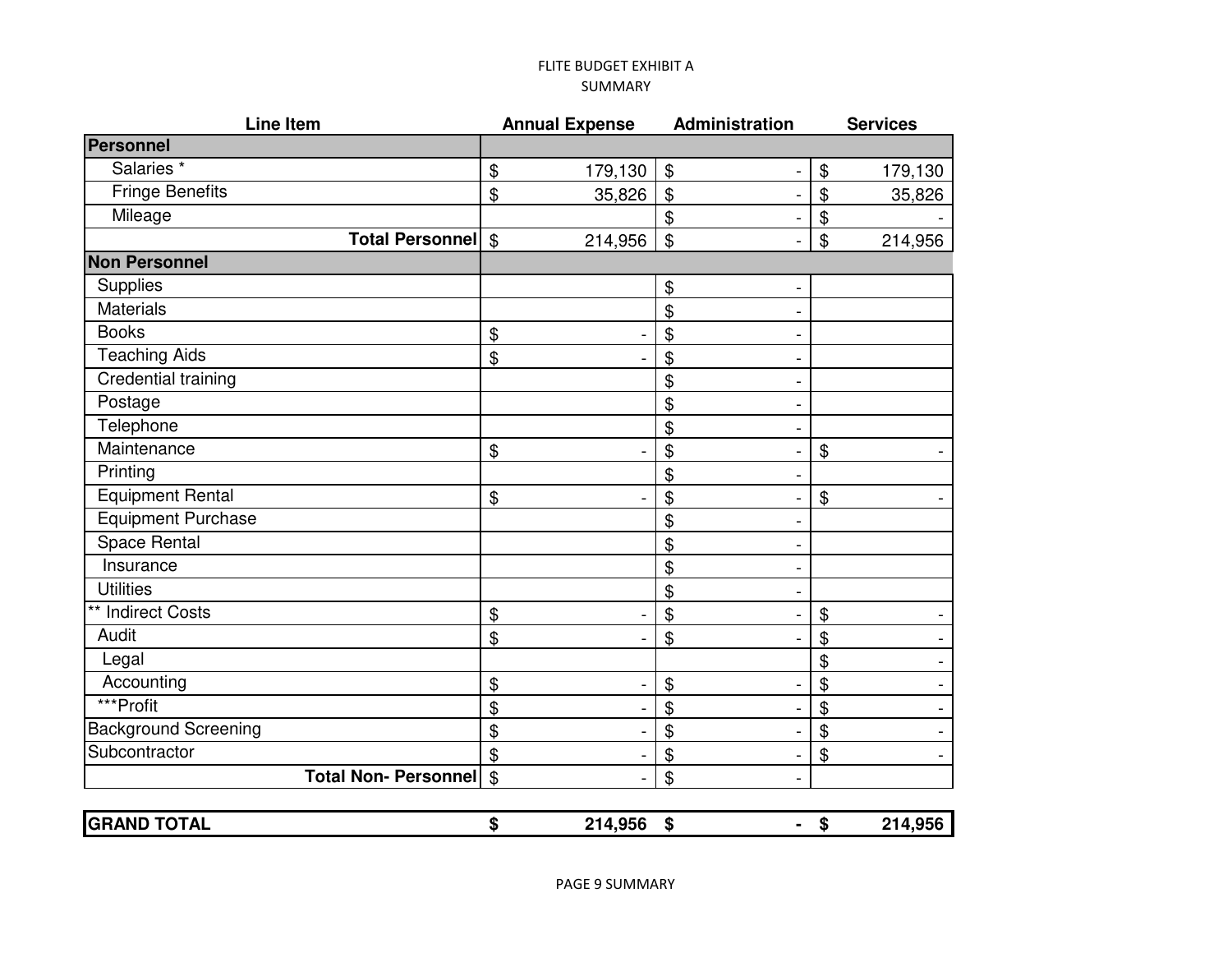RightSignature citrix

# **SIGNATURE CERTIFICATE**



**R E F E R E N C E N U M B E R**

E1B7B9EE-EA2B-4862-AB83-3ADEB4DC24A0

### **TRANSACTION DETAILS DOCUMENT DETAILS**

**Reference Number** E1B7B9EE-EA2B-4862-AB83-3ADEB4DC24A0

**Transaction Type** Signature Request

**Sent At** 06/14/2021 12:37 EDT

**Executed At** 06/22/2021 12:47 EDT

**Identity Method** email

**Distribution Method** email

### **Signed Checksum**

2e412e4595ef1153a4605bae14d1762c4773c7dd9c07b707d7426c87d0ef769b

**Signer Sequencing** Enabled **Document Passcode** Disabled

# **S I G N E R S**

**Name** Jerhonda Lewis **Email** jerhonda@flitecenter.org **Signer Sequence** 2 **Components** 1

**Document Name** Rd-Flite Amendment No 3 To Agreement No 2019-2020-Cr-Wioa-Osy-770004 2021 2022 With Exhibit A

**Filename**

rd-flite amendment no 3 to agreement no 2019-2020-cr-wioa-osy-770004\_2021\_2022\_with\_exhibit\_a.pdf

**Pages** 16 pages

**Content Type**

application/pdf

**File Size** 1.43 MB

**Original Checksum**

8e62264cc30dfa29d18fddc87742cf045c1876d53d7cb567f5cf198291f4918f

**Status** signed **Multi-factor Digital Fingerprint Checksum** 3dd12bc13f7fb514818d7b3e453c7e10b5c46064ad4c946359768f6afeb51bc0

**IP Address** 74.95.137.30

**Device** Chrome via Windows **Typed Signature**

Je Rhonda Lewis

**Signature Reference ID** 4DC3C4CE

#### **SIGNER E-SIGNATURE EVENTS**

**Viewed At** 06/22/2021 12:46 EDT

**Identity Authenticated At** 06/22/2021 12:47 EDT **Signed At** 06/22/2021 12:47 EDT

**Name** Bobby Crume **Email** bobby@flitecenter.org **Signer Sequence** 

1 **Components**

1

signed **Multi-factor Digital Fingerprint Checksum** 9bf7a12bcb3cd1d8345fb08b23096ed9fe1df41e50bc5ee0985798832c80cea1

**IP Address** 174.211.99.46

**Status**

**Device** Mobile Safari via iOS

# **Drawn Signature**

 $\epsilon$ 

**Signature Reference ID** 3ADE335F **Signature Biometric Count** 254

**Viewed At** 06/21/2021 18:49 EDT

**Identity Authenticated At** 06/21/2021 18:49 EDT

**Signed At** 06/21/2021 18:49 EDT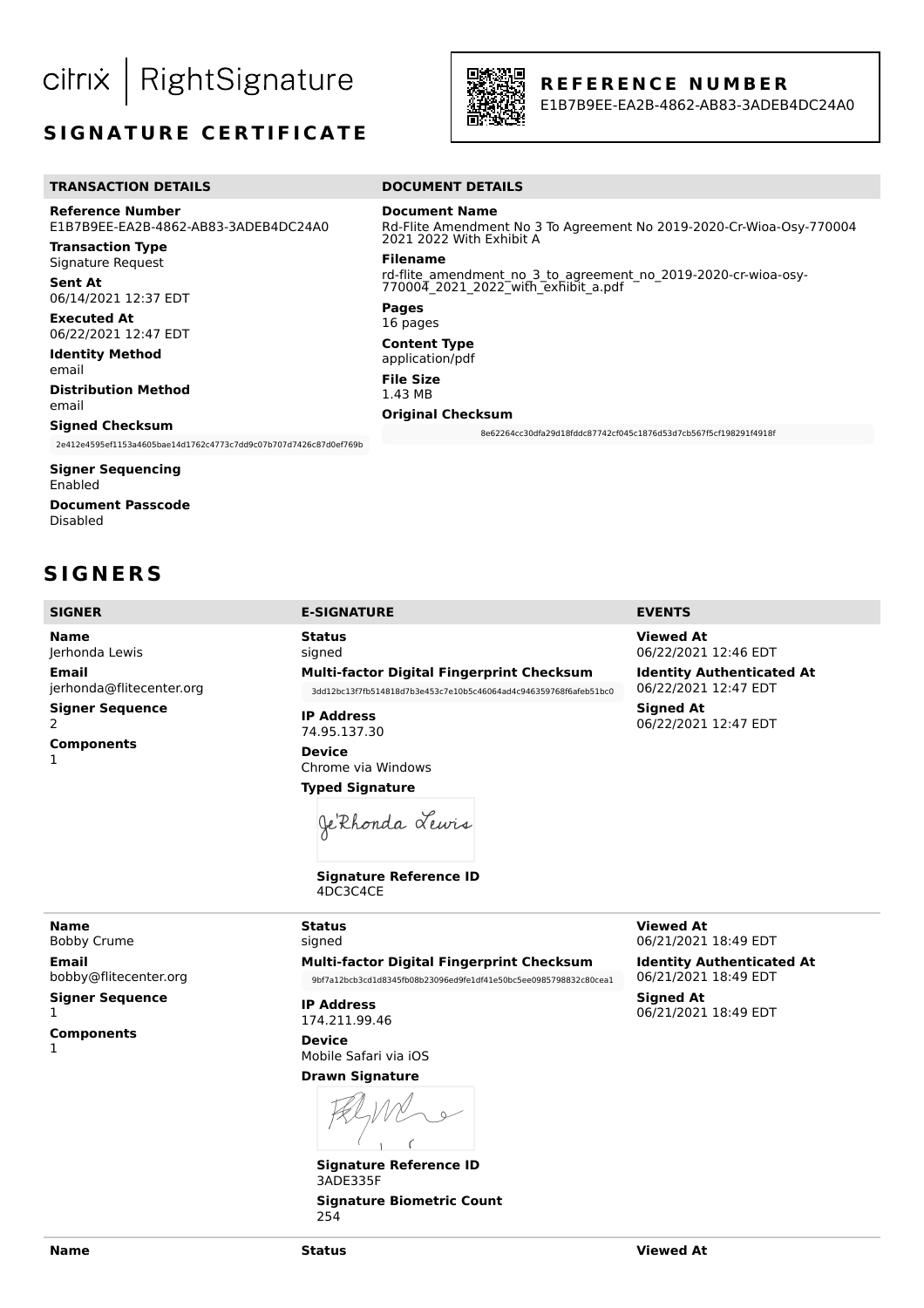Christine M. Frederick **Email** christine@flitecenter.org **Signer Sequence** 0 **Components** 7

### signed **Multi-factor Digital Fingerprint Checksum**

28e74ec93abcdb989131802b66a3b69aa87d7a29eff5fc0d55994a37803a57a3

**IP Address** 66.73.163.83

**Device** Chrome via Mac

**Drawn Signature**

fristine M. Folick

**Signature Reference ID** 97CE5B30 **Signature Biometric Count** 762

# **A U D I T S**

| <b>TIMESTAMP</b>     | <b>AUDIT</b>                                                                                                                                                                                                               |
|----------------------|----------------------------------------------------------------------------------------------------------------------------------------------------------------------------------------------------------------------------|
| 06/14/2021 12:37 EDT | Moya Brathwaite (mbrathwaite@careersourcebroward.com) created document 'rd-<br>flite_amendment_no_3_to_agreement_no_2019-2020-cr-wioa-osy-<br>770004_2021_2022_with_exhibit_a.pdf' on Chrome via Windows from 67.23.70.69. |
| 06/14/2021 12:37 EDT | Christine M. Frederick (christine@flitecenter.org) was emailed a link to sign.                                                                                                                                             |
| 06/21/2021 11:29 EDT | Christine M. Frederick (christine@flitecenter.org) was emailed a reminder.                                                                                                                                                 |
| 06/21/2021 17:55 EDT | Christine M. Frederick (christine@flitecenter.org) viewed the document on Chrome via Mac from<br>66.73.163.83.                                                                                                             |
| 06/21/2021 18:29 EDT | Christine M. Frederick (christine@flitecenter.org) authenticated via email on Chrome via Mac from<br>66.73.163.83.                                                                                                         |
| 06/21/2021 18:29 EDT | Christine M. Frederick (christine@flitecenter.org) signed the document on Chrome via Mac from<br>66.73.163.83.                                                                                                             |
| 06/21/2021 18:29 EDT | Bobby Crume (bobby@flitecenter.org) was emailed a link to sign.                                                                                                                                                            |
| 06/21/2021 18:48 EDT | Bobby Crume (bobby@flitecenter.org) viewed the document on Mobile Safari via iOS from<br>174.211.99.46.                                                                                                                    |
| 06/21/2021 18:49 EDT | Bobby Crume (bobby@flitecenter.org) viewed the document on Mobile Safari via iOS from<br>174.211.99.46.                                                                                                                    |
| 06/21/2021 18:49 EDT | Bobby Crume (bobby@flitecenter.org) authenticated via email on Mobile Safari via iOS from<br>174.211.99.46.                                                                                                                |
| 06/21/2021 18:49 EDT | Bobby Crume (bobby@flitecenter.org) signed the document on Mobile Safari via iOS from<br>174.211.99.46.                                                                                                                    |
| 06/21/2021 18:49 EDT | Jerhonda Lewis (jerhonda@flitecenter.org) was emailed a link to sign.                                                                                                                                                      |
| 06/22/2021 11:50 EDT | Jerhonda Lewis (jerhonda@flitecenter.org) was emailed a reminder.                                                                                                                                                          |
| 06/22/2021 12:46 EDT | Jerhonda Lewis (jerhonda@flitecenter.org) viewed the document on Chrome via Windows from<br>74.95.137.30.                                                                                                                  |
| 06/22/2021 12:46 EDT | Jerhonda Lewis (jerhonda@flitecenter.org) viewed the document on Chrome via Windows from<br>74.95.137.30.                                                                                                                  |
| 06/22/2021 12:47 EDT | Jerhonda Lewis (jerhonda@flitecenter.org) authenticated via email on Chrome via Windows from<br>74.95.137.30.                                                                                                              |
| 06/22/2021 12:47 EDT | Jerhonda Lewis (jerhonda@flitecenter.org) signed the document on Chrome via Windows from<br>74.95.137.30.                                                                                                                  |

06/21/2021 17:55 EDT **Identity Authenticated At** 06/21/2021 18:29 EDT **Signed At** 06/21/2021 18:29 EDT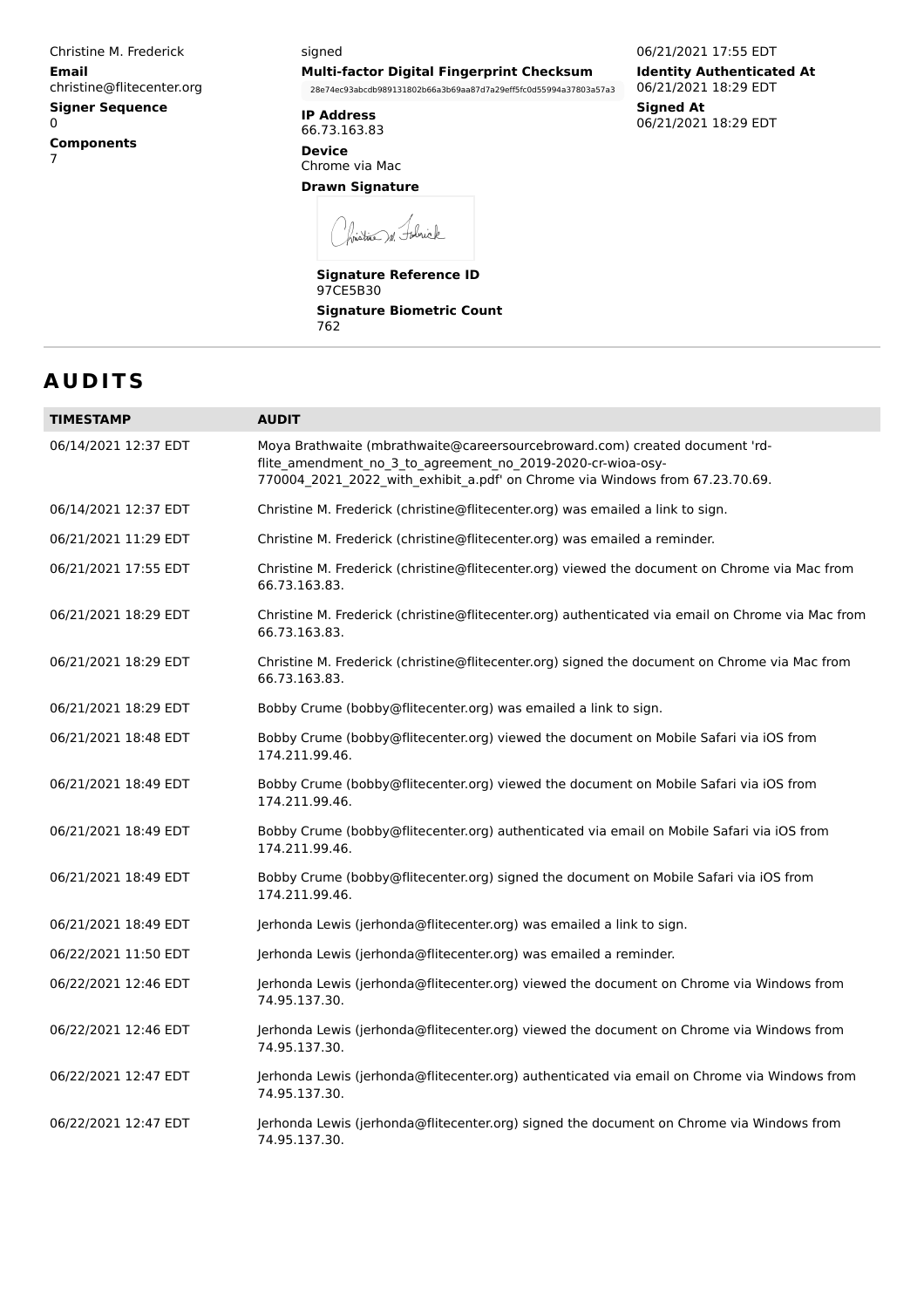RightSignature citrix

# **SIGNATURE CERTIFICATE**



Osy-770004 2021 2022 With Exhibit A

wioa-osy-770004\_2021\_2022\_with\_exhibit\_a.pdf

**Document Name**

**Original Checksum**

**Filename**

**Pages** 18 pages **Content Type** application/pdf **File Size** 518 KB

#### **R E F E R E N C E N U M B E R**

Partially Executed-Flite Amendment No 3 To Agreement No 2019-2020-Cr-Wioa-

383003cbba07c19abae03212626925445040e5614b696b282220d5f8be6b3570

partially\_executed-flite\_amendment\_no\_3\_to\_agreement\_no\_2019-2020-cr-

E30099DD-4D72-4210-9C1B-57C87C5EA12D

#### **TRANSACTION DETAILS** DOCUMENT DETAILS

**Reference Number** E30099DD-4D72-4210-9C1B-57C87C5EA12D

**Transaction Type** Signature Request

**Sent At** 06/22/2021 15:07 EDT

**Executed At** 06/22/2021 15:49 EDT

**Identity Method** email

**Distribution Method** email

#### **Signed Checksum**

3cad93f36bc77c30d59facad8c04ddc1d3b7c5686709911cadbb4572913a92a0

**Signer Sequencing** Enabled **Document Passcode** Disabled

**S I G N E R S**

#### **SIGNER E-SIGNATURE EVENTS**

**Name** Moya Brathwaite **Email** mbrathwaite@careersourcebroward.com **Signer Sequence** 2 **Components** 1

**Status** signed **Multi-factor Digital Fingerprint Checksum** 24057899e63280f0854f8cd3c9fc733f3ae3ad5bd0fd077516b3f8907be4d089

**IP Address** 67.23.70.69

**Device** Internet Explorer via Windows **Typed Signature**

**Viewed At**

**Signed At** 

06/22/2021 15:42 EDT **Identity Authenticated At** 06/22/2021 15:43 EDT

06/22/2021 15:43 EDT

**Viewed At** 06/22/2021 15:48 EDT

**Identity Authenticated At** 06/22/2021 15:49 EDT

**Signed At** 06/22/2021 15:49 EDT

Moya Brathwaite

**Signature Reference ID** 22F1F7E8

**Name** Amy Winer **Email** awiner@careersourcebroward.com **Signer Sequence** 1

**Components**

1

**Name** Carol Hylton **Email**

**Multi-factor Digital Fingerprint Checksum** 35732c3638cf919baee9a6cbc9d0feffb68683e472179de170e5ef46ec7a0fcc

**IP Address** 67.23.70.69 **Device**

**Status** signed

Chrome via Windows **Typed Signature**

amy Winer

**Signature Reference ID** 7A1C0BCF

**Status** signed **Multi-factor Digital Fingerprint Checksum**

**Viewed At** 06/22/2021 15:41 EDT **Identity Authenticated At**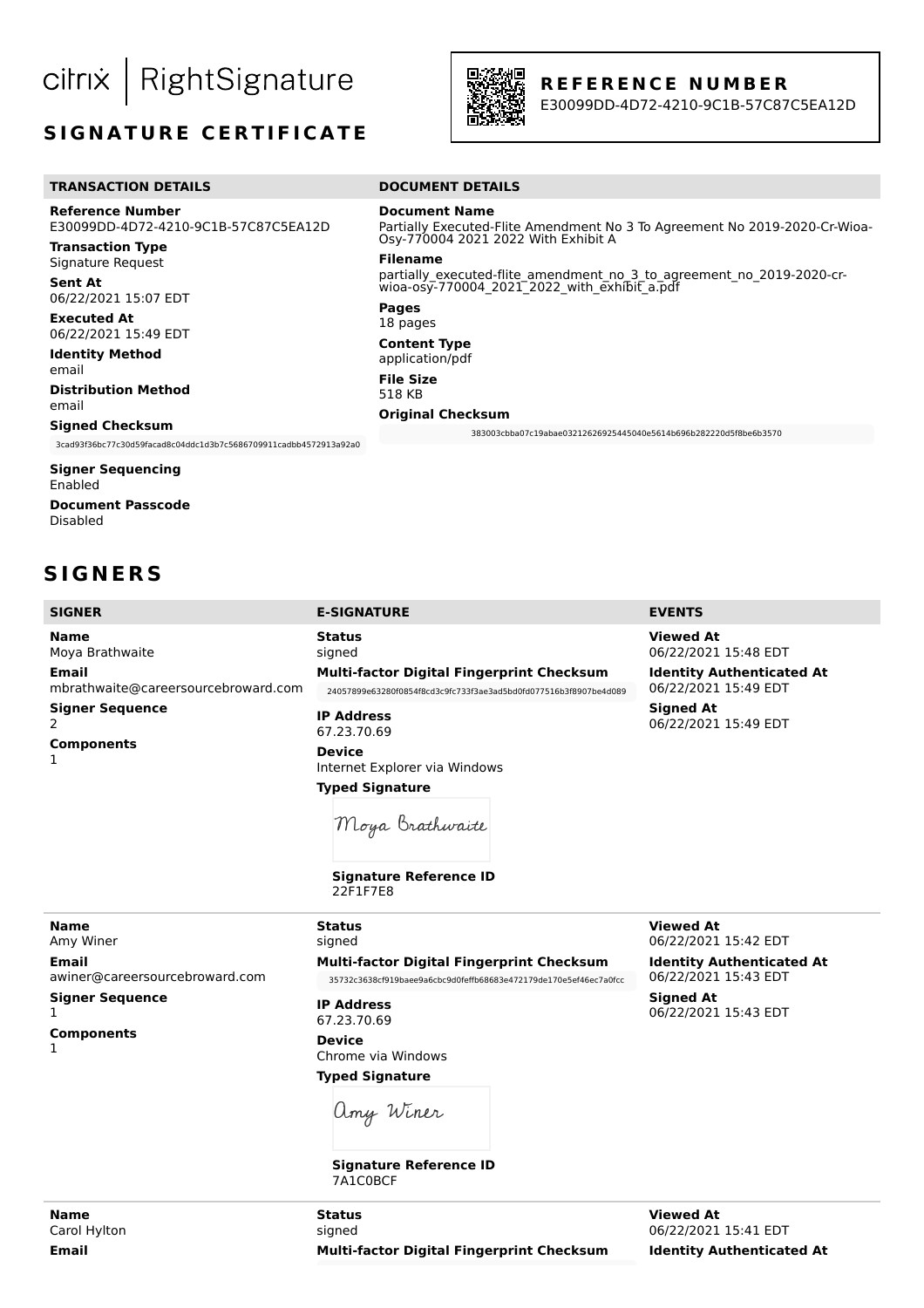chylton@careersourcebroward.com

**Signer Sequence** 0 **Components** 2

ba1044890187c7596318e25039170f9b9f748d24e1ef5cf152d94a478401ce8b

**IP Address** 67.23.70.69 **Device**

Chrome via Windows **Typed Signature**

Carol Hytton

**Signature Reference ID** 85BE1BDF

06/22/2021 15:41 EDT **Signed At** 06/22/2021 15:41 EDT

# **A U D I T S**

| <b>TIMESTAMP</b>     | <b>AUDIT</b>                                                                                                                                                                                                                               |
|----------------------|--------------------------------------------------------------------------------------------------------------------------------------------------------------------------------------------------------------------------------------------|
| 06/22/2021 15:07 EDT | Moya Brathwaite (mbrathwaite@careersourcebroward.com) created document 'partially executed-<br>flite_amendment_no_3_to_agreement_no_2019-2020-cr-wioa-osy-<br>770004_2021_2022_with_exhibit_a.pdf' on Chrome via Windows from 67.23.70.69. |
| 06/22/2021 15:07 EDT | Carol Hylton (chylton@careersourcebroward.com) was emailed a link to sign.                                                                                                                                                                 |
| 06/22/2021 15:41 EDT | Carol Hylton (chylton@careersourcebroward.com) viewed the document on Chrome via Windows<br>from 67.23.70.69.                                                                                                                              |
| 06/22/2021 15:41 EDT | Carol Hylton (chylton@careersourcebroward.com) viewed the document on Chrome via Windows<br>from 67.23.70.69.                                                                                                                              |
| 06/22/2021 15:41 EDT | Carol Hylton (chylton@careersourcebroward.com) authenticated via email on Chrome via Windows<br>from 67.23.70.69.                                                                                                                          |
| 06/22/2021 15:41 EDT | Carol Hylton (chylton@careersourcebroward.com) signed the document on Chrome via Windows<br>from 67.23.70.69.                                                                                                                              |
| 06/22/2021 15:41 EDT | Amy Winer (awiner@careersourcebroward.com) was emailed a link to sign.                                                                                                                                                                     |
| 06/22/2021 15:42 EDT | Amy Winer (awiner@careersourcebroward.com) viewed the document on Chrome via Windows<br>from 67.23.70.69.                                                                                                                                  |
| 06/22/2021 15:43 EDT | Amy Winer (awiner@careersourcebroward.com) authenticated via email on Chrome via Windows<br>from 67.23.70.69.                                                                                                                              |
| 06/22/2021 15:43 EDT | Amy Winer (awiner@careersourcebroward.com) signed the document on Chrome via Windows<br>from 67.23.70.69.                                                                                                                                  |
| 06/22/2021 15:43 EDT | Moya Brathwaite (mbrathwaite@careersourcebroward.com) was emailed a link to sign.                                                                                                                                                          |
| 06/22/2021 15:48 EDT | Moya Brathwaite (mbrathwaite@careersourcebroward.com) viewed the document on Internet<br>Explorer via Windows from 67.23.70.69.                                                                                                            |
| 06/22/2021 15:49 EDT | Moya Brathwaite (mbrathwaite@careersourcebroward.com) authenticated via email on Internet<br>Explorer via Windows from 67.23.70.69.                                                                                                        |
| 06/22/2021 15:49 EDT | Moya Brathwaite (mbrathwaite@careersourcebroward.com) signed the document on Internet<br>Explorer via Windows from 67.23.70.69.                                                                                                            |